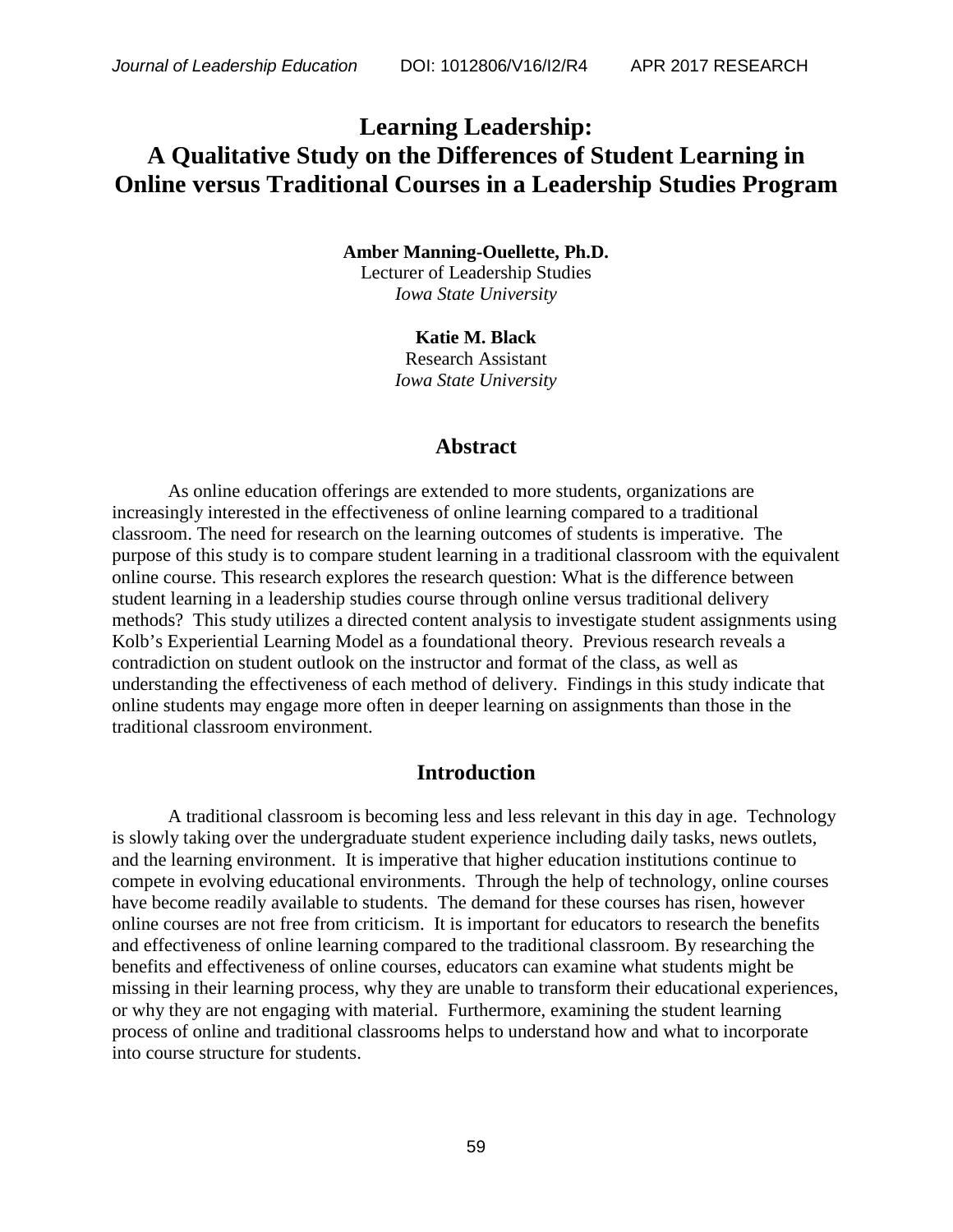*Research Purpose and Questions.* In reviewing online learning literature, very few studies examined a simultaneous course in two formats. This study employs a qualitative stance on the learning process on course assignments in both the online and traditional classroom-learning environment. In particular, we investigate one leadership studies course instructed by the same faculty member in two delivery methods – online and traditional. We posit the importance of instituting a qualitative methodology in this study is to examine learning through a content analysis to better understand learning style on course assignments. Further, previous research studies examine differences in surface and deeper learning, but often do not employ the Kolb Experiential Learning Theory (ELT). Our work fills the gap in previous literature and also utilizes the Kolb's ELT as a framework for understanding student learning through assignments. This study centers the research question:

1. What is the difference between student learning in a leadership studies course through online versus traditional delivery methods?

# **Literature Review**

 Over the past 15 years, literature continues to provide conflicting answers about learning in online and traditional classroom formats. Moreover, one of the largest studies to date by Russell (1999) indicates that there are no significant differences in online and traditional classroom learning. While the Russell (1999) study is large-scale, several researchers are critical of this research. Examining the effectiveness of an online course is important because college tuition is steadily increasing, college debt is at its highest and a secondary degree is the most sought after form of advancing one's life. Online courses are attractive because they are cost effective, convenient for college students, and often times fit better into an individual's schedule. The topic of online course effectiveness is central to many university administrative conversations because of revenue and research studies prove to be optimistic about online courses (Hill, 2016; Lapovsky, 2015). However, research studies also continue to contradict in areas surrounding engagement, instructional design, retention of information, and expose some of the negative influence on student learning. Finally, research on learning technologies needs to remain current so the importance of timely data and research is a significant concern for faculty and staff. In the preceding section, we review the foundational literature examining previous research on online and traditional student learning.

*Instructional Course Design.* Researchers and faculty have much to learn from course design and delivery. The amount of literature on course design is extensive and investigates the influences on students' success in courses. In particular, online courses can provide diverse access which assists in the flexibility of student learning at any time or place, yet it is incredibly important to use intentional design and curriculum to support deeper learning (Ally, 2014; Cole, 2000; Lehamn, & Conceicao, 2014). Faculty must pay particular attention to the design of a course and support learning and engagement (Ally, 2014). Specifically, Nash (2005) and Picciano (2002) discuss a crucial component to course design is social presence. Piccaino (2002) cites, "the success of many online courses is dependent upon the nature of student to student and student to faculty interaction" (p. 33). Course design should provide multiple outlets for social presence and interactions that are intentional.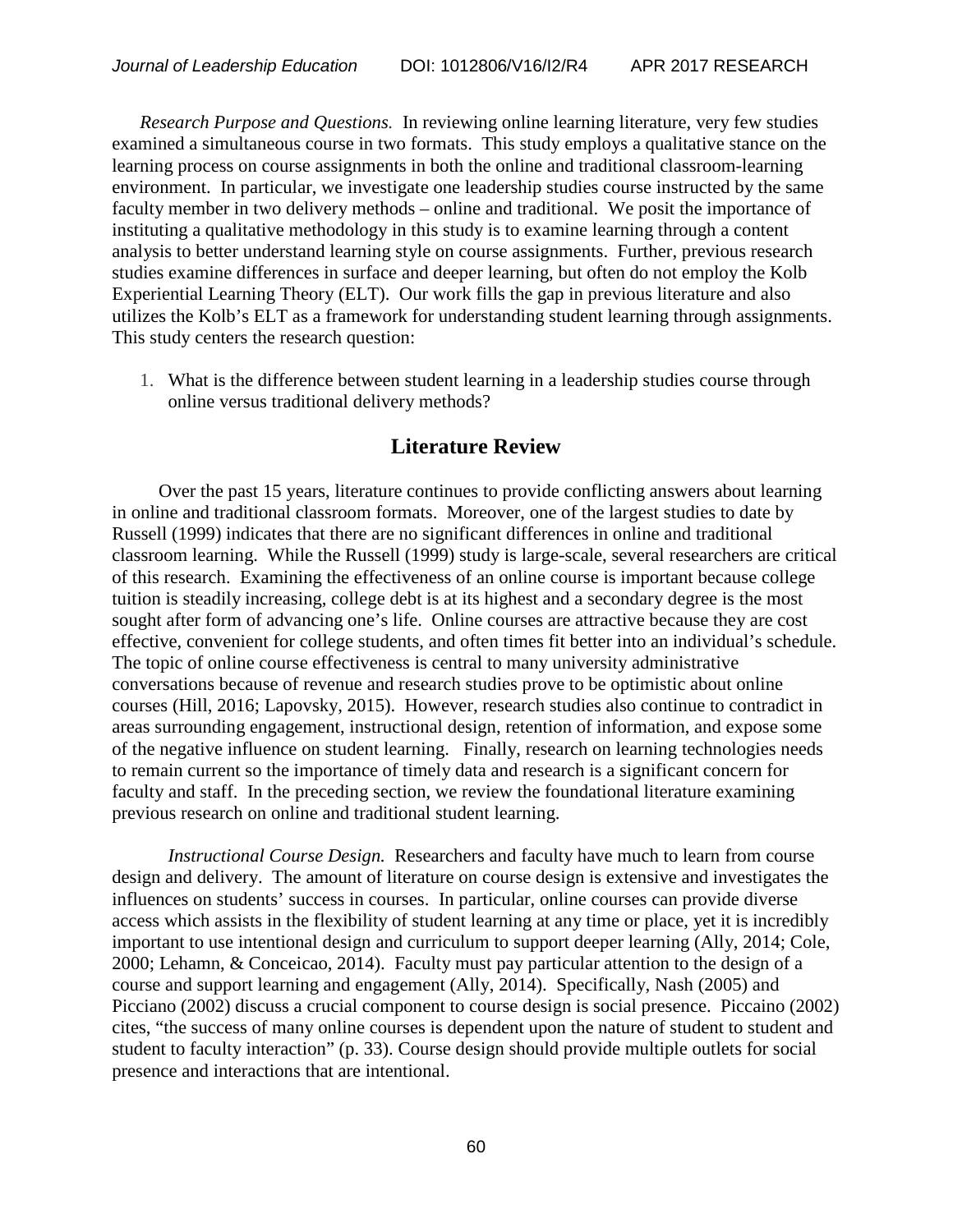Intentionality and clarity of design is essential in both traditional and online courses. More specifically, there are several components to intentional and clear courses identified by several researchers: a) variety of presentation, b) frequent and clear feedback, c) follow up, d) consistent layout, e) concise navigation, and f) support (Janicki & Liegle, 2001; Mazzolini & Maddison, 2007; Nandi, Hamilton, & Harland, 2012; Swan, 2001). The design structure of a course is complex, but drives how persistent and successful students are in the course. More specifically, Nandi, Hamilton, & Harland (2012) posit, "that rather than designing a fully student-centered or instructor-centered discussion, a combination of both approaches can be advantageous" (p. 27). Their work highlights the design approach that is most beneficial to student learning and how student persistence is centered in devoting a mixed-method pedagogical approach.

Finally, course design should include specific learning objectives in which the instructor assesses mastery of content. In higher education, learning objectives are broadly referred to as anything that has an educational purpose (McGreal, 2004; Nash, 2005). Designing a concise and effective course includes defining clear objectives and building around those (Janicki & Leigle, 2001; Nash, 2005; Picciano, 2002). Students should also understand and identify those objectives when completing work within modules or lessons for increased learning (Ally, 2014; Lehamn, & Conceicao, 2014). Instructors should consider an overall learning objective approach when designing courses for transparency and optimal student learning.

*Online Classroom*. Research studies indicate that regardless of the background of demographics of students, there is an increase in student-learning outcomes for online learners, compared to traditional learners (Ally, 2014; Nguyen, 2015; Schutte, 1997). Findings expose that students were often times more satisfied with online learning versus traditional classroom environments (Navarro & Shoemaker, 2000; Nguyen, 2015). Satisfaction in online courses is connected to instructor presence and interactions contribute to overall higher scores within an online environment (Richardson & Swan, 2003). Moreover, researchers also note, that an "advantage of asynchronous learning is it allows students to reflect upon the materials and their responses before responding, unlike traditional classrooms (Richardson & Swan, 2003, p. 69). The authors indicate the ability to process material and make sense of the concepts before responding to the question or prompts in the online format.

There are few studies that examine the differences in learning through the same course in two delivery methods. One study conducted by Schutte (1997) investigated 33 students in a social statistics course. Students in the study were split into two groups, a traditional classroom and an online version. Results demonstrated the online class scored an average of 20% higher than the traditional classroom on examinations. Overall, the online course had a higher understanding of the material at the end of the semester (Schutte, 1997). Further, researchers have found that in the online environment, students learn more by doing rather than watching (Koedinger, Kim, Zhuxin Jia, McLaughlin, & Bier, 2015). More specifically, research indicated that short educational videos did not engage and increase mastery of content. Actively engaging students in the online environment may have a significant influence on student learning (Koedinger, et al., 2015).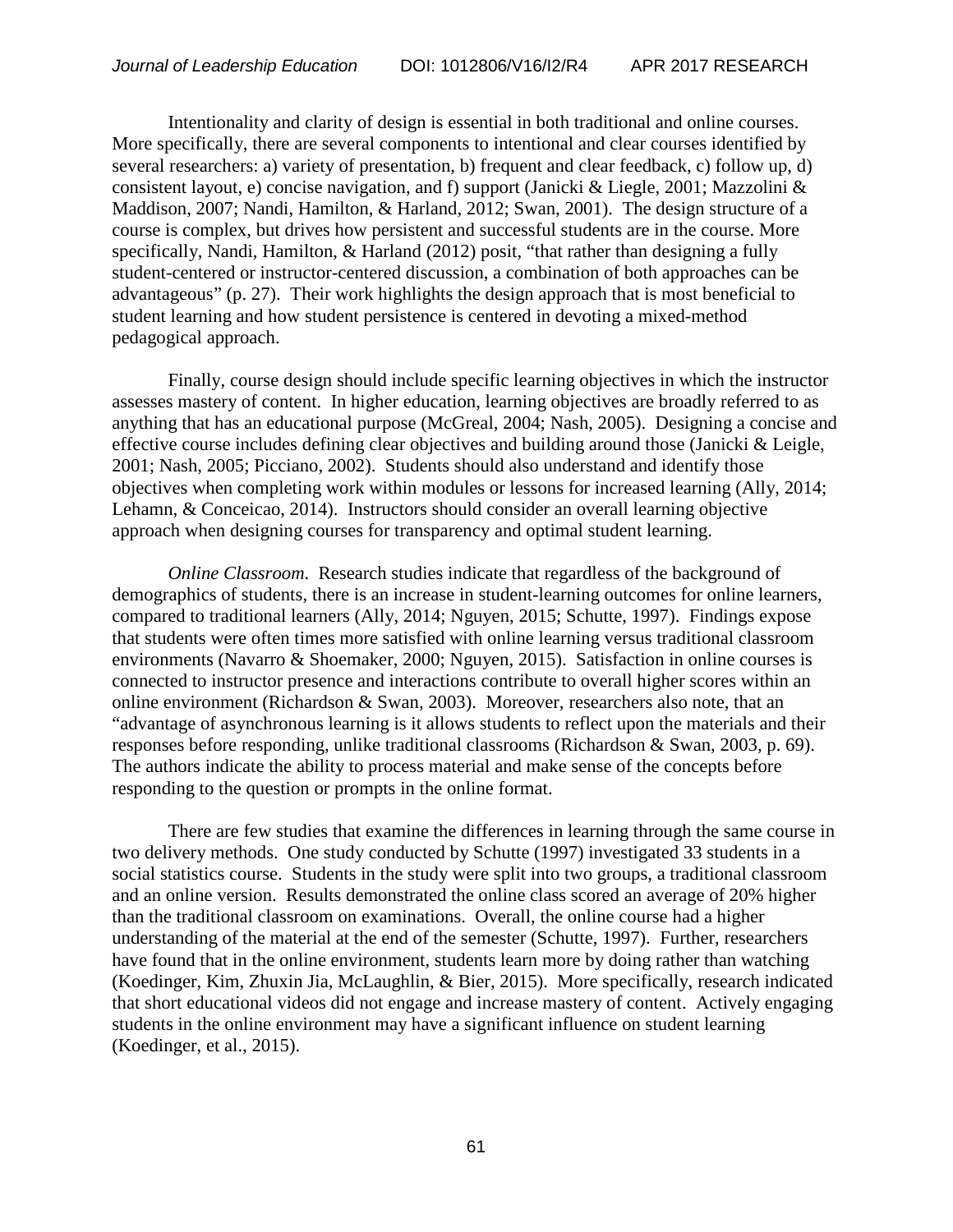To the contrary, studies also indicate negative feelings toward online education. A study on a microeconomics course completed by Brown and Liedholm (2002) resulted in students performing worse on tests than students in the traditional classroom even with higher overall grade point averages and ACT scores. Several criticisms of online learning include the lack of stability in the learning environment, partly due to continuously changing technology (Brandt, 1996). Other studies indicate that online instruction threatens to commercialize education, continues to isolate students and faculty, and may have an effect of the overall value of a degree or credibility of an institution (Gallick, 1998; Johnson, Aragon, Shaik & Palma-Rivas, 2000). This evidence provides a justification for faculty and staff to examine the online student experience to better their mastery of course material.

*Traditional Classroom*. According to Brandt (2006), students in a traditional classroom had a more positive perspective on the learning environment through a study that examined English and math courses at a community college. The results of the study suggest that students tended to do significantly worse in online courses when compared to traditional classrooms (Brandt, 2006). Success in traditional classrooms versus the online format is often measured in course persistence and end-of-course grades (Xu and Jaggars, 2011). Further, research conducted by O'Malley and McCraw (1999) posits that students believe they learn more in traditional classrooms and overall preferred a traditional classroom environment to online courses.

Finally, researchers have identified that the concept of "anytime, anywhere" learning in an online classroom may create some complications compared to the traditional classroom (Johnson, et al., 2000; Xu and Jaggars, 2011). The ability to log-in whenever and from any location, limits the ability of immediate constructive feedback. Research indicates that the proximity of feedback to questions and discussion in traditional classrooms has a direct and positive influence on student learning and cognitive outcomes (Brandt, 2006; Gorham, 1988). Immediate response is challenge for online instructors and students, but should be considered in course design (Richardson & Swan, 2003). There is a presence in the traditional classroom that faculty have control over to influence learning and engage active learning and live feedback critical to a student's success (Brandt, 2006; Gorham, 1988). Overall, traditional classrooms serve as a space to verbalized information in a captive audience and discuss queries about a particular subject.

*Learning Process: Online and Traditional*. Several research studies suggest social presence and interaction among students and the instructor contribute to the effectiveness of an online course (Ally, 2014; Davies & Graff, 2005; Lehamn & Conceicao, 2014; McLaren, 2004; Swan, 2001). Specifically, Davies and Graff (2005) found that greater online interaction was not significantly associated with higher performance for students achieving passing grades; however, students who failed in their online classes tended to interact less frequently (Davies and Graff, 2005). Swan (2001) concluded, "interaction with instructors seemed to have a much larger effect on satisfaction and perceived learning than interaction with peers" (p. 322). The significance of engaging faculty to student communication and connection is essential to student success in both contexts.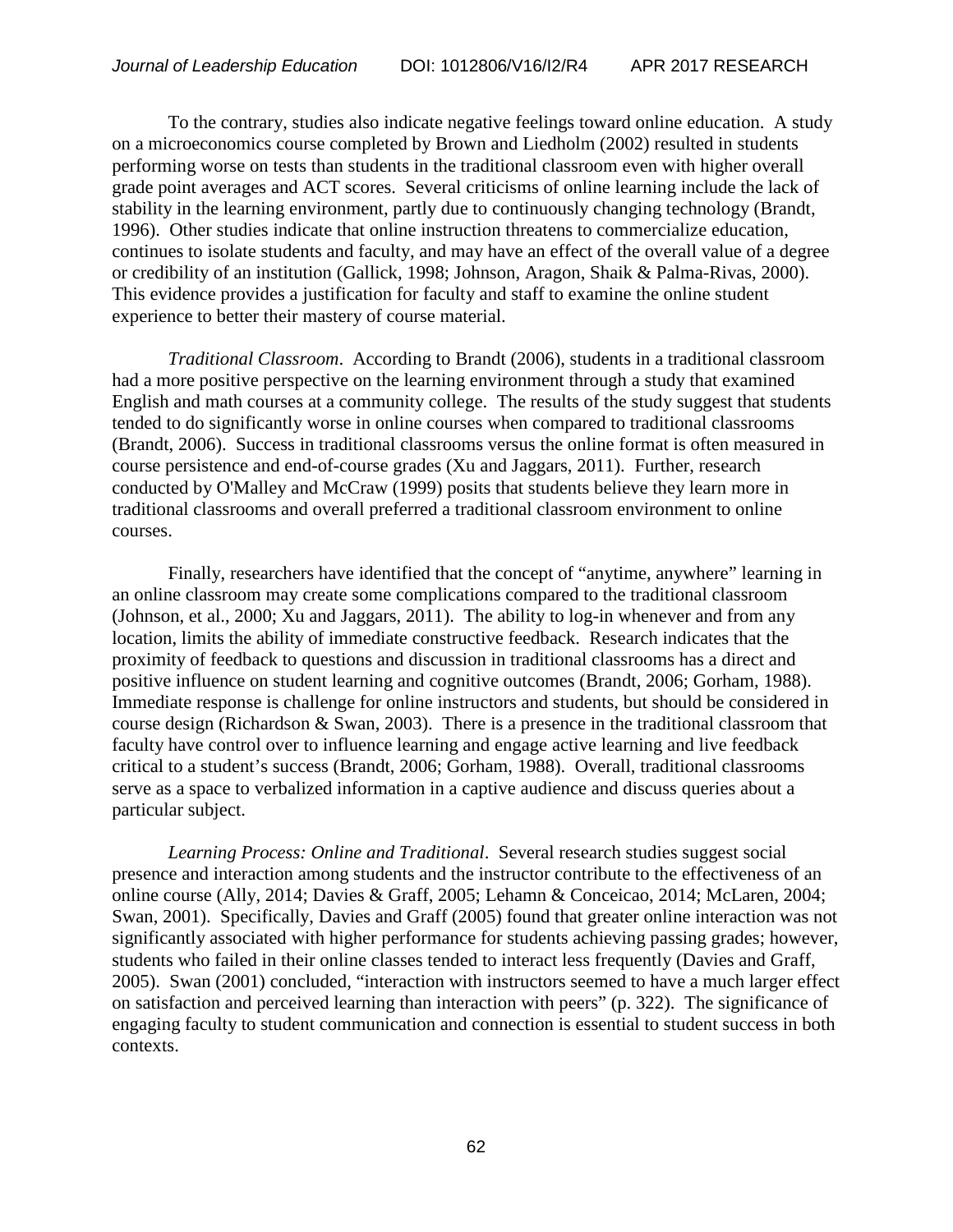Studies indicate how crucial it is for a deeper learning experience to have interaction between fellow students and the instructor (Garrison &Cleveland-Innes, 2005; Kop, Fournier, & Sui Fai Mak, 2011; Lehamn, & Conceicao, 2014). In a deeper learning approach, students search for meaning and have thought provoking answers to the material they are studying. In surface learning, students work to complete the task at hand, instead of putting in effort to understand and learn the material and work towards a grade (Garrison & Cleveland-Innes, 2005; Smart & Cappel, 2006). Further, numerous studies have demonstrated that a student's active involvement in the learning process enhances learning (Benek-Rivera & Matthews, 2004; Sarason & Banbury, 2004, Smart & Cappel, 2006). Moreover, Ally (2014) stresses the importance of interactive learning in an online setting and to inform online learners of learning objectives to engage deeper learning. In the subsequent section, we discuss the framework of our research study in which we examine student learning in online versus traditional formats.

## **Theoretical Framework**

This study employs a qualitative framework as we explore the learning cycles of students enrolled in the Leadership Styles and Strategies in a Diverse Society course through two methods of delivery, a) online and b) traditional classroom settings. In particular, we call on the work of David Kolb and ELT. Experiential learning is categorized as knowledge transpired into reality through transforming experiences (Kolb, 1984). ELT is related in two engaging experiences - Concrete Experience (CE) and Abstract Conceptualization (AC) and two methods of transforming experiences - Reflective Observation (RO) and Active Experimentation (AE) (Kolb & Kolb, 2005). Further, Kolb (1984) also noted learning styles within the learning process, which are situated in each experience – diverging and assimilating, as well as accommodating and converging (see Figure 1) (Kolb, 1984).

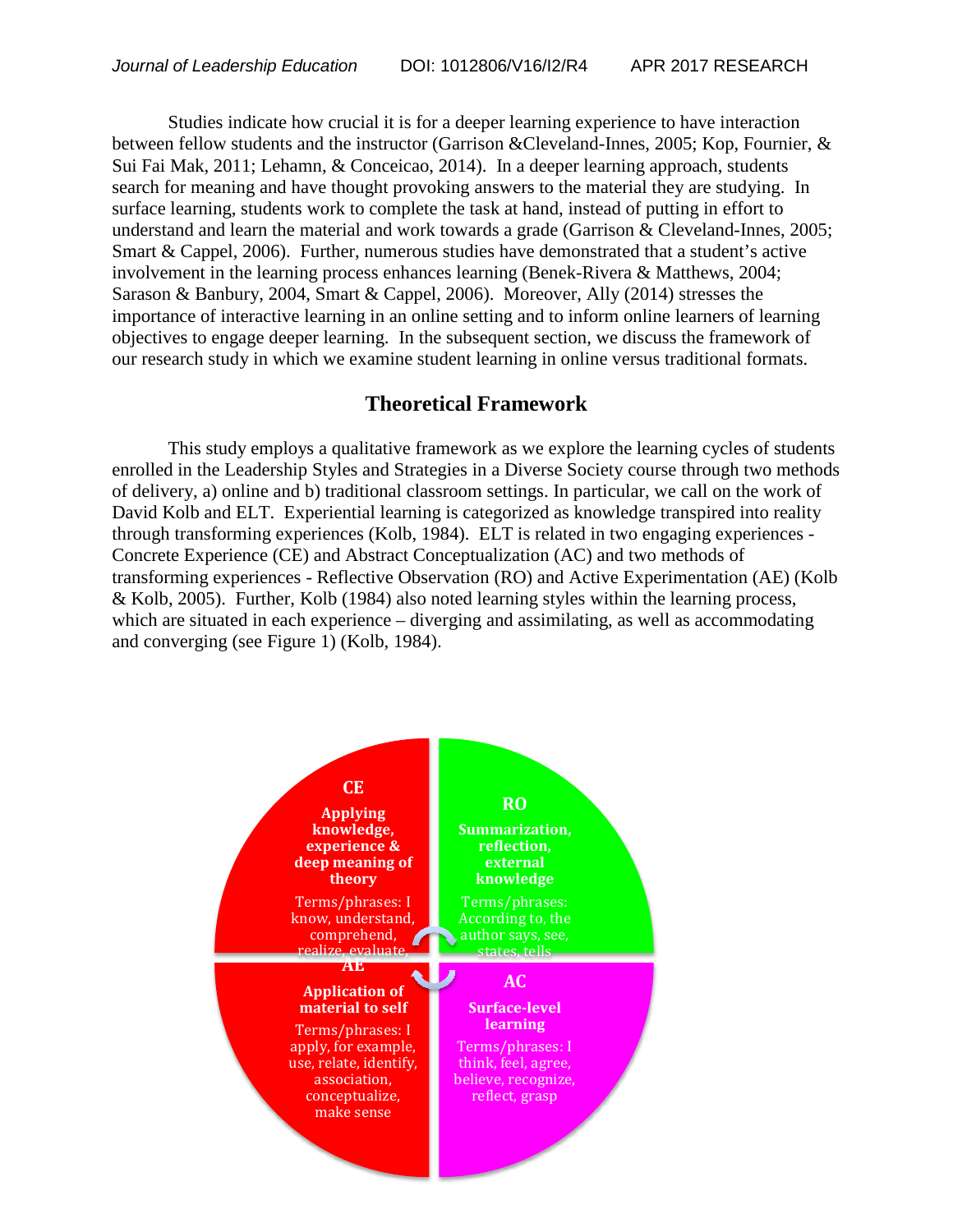There are other experiential learning models that address the learning process through experience and application, however we argue that Kolb's ELT and the emphasis on reality, transforming, and deliberate application of experiences is the best fit for our study since our course enrolls traditional-aged college student emergent leaders. Further, since Kolb's ELT is a foundational theory, several leadership researchers have utilized ELT to support the learning process of emerging adults and leadership development (Fisher Turesky & Gallagher, 2011; Maier, & Thomas, (2013). ELT guides how students process and make meaning of course material and discussions. We institute this model as a framework to guide analysis of student learning from student coursework data.

# **Methodology**

Employing a qualitative methodology allows us to examine how students reflect, process, and make meaning of their course assignments. Qualitative methods are beneficial for this study because it allows the researchers to better understand how students learn in an online and traditional classroom environment. The goal of this study is to examine the students' ELT learning process on course assignments in both online and traditional classrooms. Maxwell (2005) highlights personal goals and experiences having influence on the choice of qualitative research. In other words, our purpose is to uncover the college student learning process through how students understand course concepts in their homework. As researchers and course instructors, we have an interest in learning how students engage and make meaning of material on assignments to improve upon the course materials and design. Charmaz (2006) states "methods alone -- whatever they might be – do not generate good research or astute analysis. How researchers use methods matters" (p. 15). In other words, we posit that qualitative methods will provide an extensive portrait of student experiential learning to understand how learning environments differ.

In particular, we believe qualitative content analysis is a natural fit for examining coursework and text (Zhang & Wildemuth, 2009). This study engages a content analysis of student data from a 300-level leadership studies course. In particular, we institute a directed content analysis approach to analyzing student coursework. "The goal of a directed approach to content analysis is to validate or extend conceptually a theoretical framework or theory. Existing theory or research can help focus the research question" (Hsieh & Shannon, 2005, p. 1281). Further, we employ this method of inquiry during analysis as we intentionally coded documents utilizing Kolb's ELT as a conceptual framework (appendix A). Identifying a theoretical perspective prior to examining the data allows us to purposefully add to the understanding of an existing theory. This structure provides a premeditated examination of key identifiers and concepts when scanning coursework documents during data analysis (Hickey & Kipping, 1996; Potter & Levine-Donnerstein, 1999

This study examines coursework data from the spring 2016 semester (January 2016 to May 2016) from 30 students enrolled in the 300-level leadership studies course at a large, public, Midwestern university. Unlike previous research on online courses, this study solely examines identical courses assignments in an online and traditional course, both submitted electronically through the university course management system. Previous research also examines online courses in their entirety through student discussions posts, perceptions, and grades. We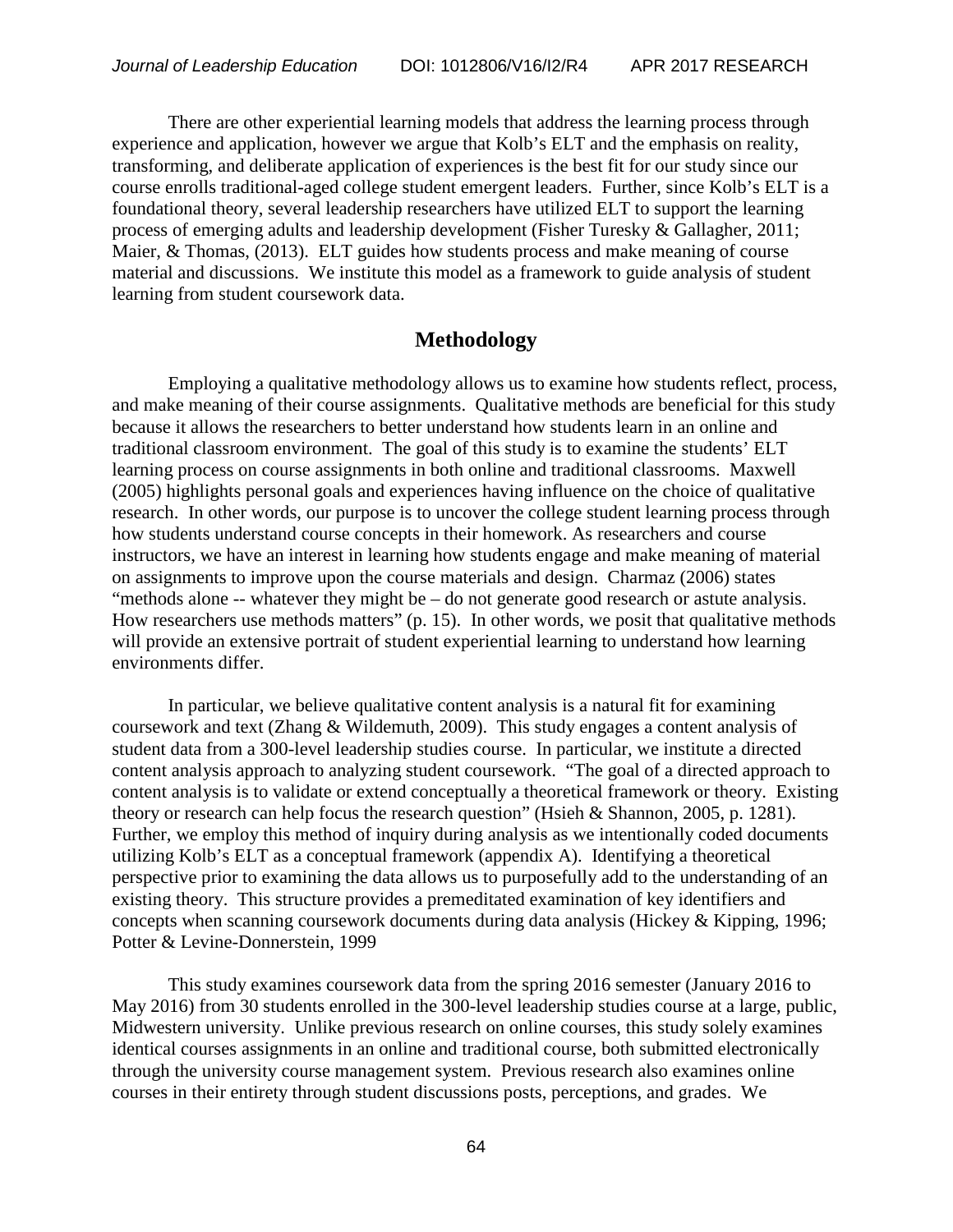specifically intend to examine learning style on course assignments in both online and traditional deliveries.

*Procedures.* Researchers examined and coded three identical student assignments through two course delivery formats: a) online and b) traditional classrooms. The primary investigator and instructor of the course, designed assignments as reflection worksheets that elicit student meaning of the course material. The instructor of the targeted leadership course established assignments utilizing a rubric for evaluation over the course of three semesters (spring, summer, and fall 2015) prior to the targeted spring semester course. In addition, the course employs teaching assistants to grade each assignment utilizing the established rubric. Further, the instructor addressed reliability of selected course assignments by choosing previously graded coursework in which 80% of students scored 85% or higher over a span of three semesters. Students in both teaching formats completed their work in word documents and submitted through the university's course management system.

*Participants.* We employed a purposeful sample in which the leadership courses' teaching assistant invited 79 students (37 in the traditional course and 42 in the online course) to participate in the study via email (in both the online and traditional course) and through a verbal announcement in the traditional classroom during students' spring 2016 semester. Of the 79 invitations to participate, 67% (17 from the online course and 36 from the traditional course) of students consented to participate in the study.

As noted in figure 1, of the 30 participants in the study, 80% were women and 20% were men in the online course and 47% male and 53% women in the traditional section. The course was comprised of a plethora of student classifications in both course deliveries: ten seniors, two juniors, two sophomores, one freshman in the online course and three seniors, nine juniors, two sophomores, and one freshman in the traditional section.

*Data Analysis.* A directed content analysis of student data enhanced the understanding of how student learning differs in the online and traditional classroom environment. Specifically, the researchers called upon the work of David Kolb and ELT to guide their content analysis of student assignments. Employing this framework assists in narrowing the coding process to view for key terms, words, or phrases that students might use to exemplify a particular mode of learning through experiential learning. Hsieh & Shannon (2005) suggest, "the findings from a directed content analysis offer supporting and non-supporting evidence for a theory. This evidence can be presented by showing codes with exemplars and by offering descriptive evidence." (p. 1282). This study intends to provide evidence or student learning on course assignments using Kolb's ELT to better understand online and traditional course deliveries.

Prior to the coding process, the researchers met to establish a coding key, which identified the key terms, phrases, and content connected to Kolb's model analyzed in student assignments. Initially in the coding process, researchers scanned the student electronic documents for key terminology around learning and understanding such as "I applied", "This means", "I attribute", "the connection", "I learned", "reflection of theory", "I understand", "I observe", "I think", etc. (appendix A). These terms were highlighted along with any other emergent learning connected phrases. Next, the researchers coded each term with a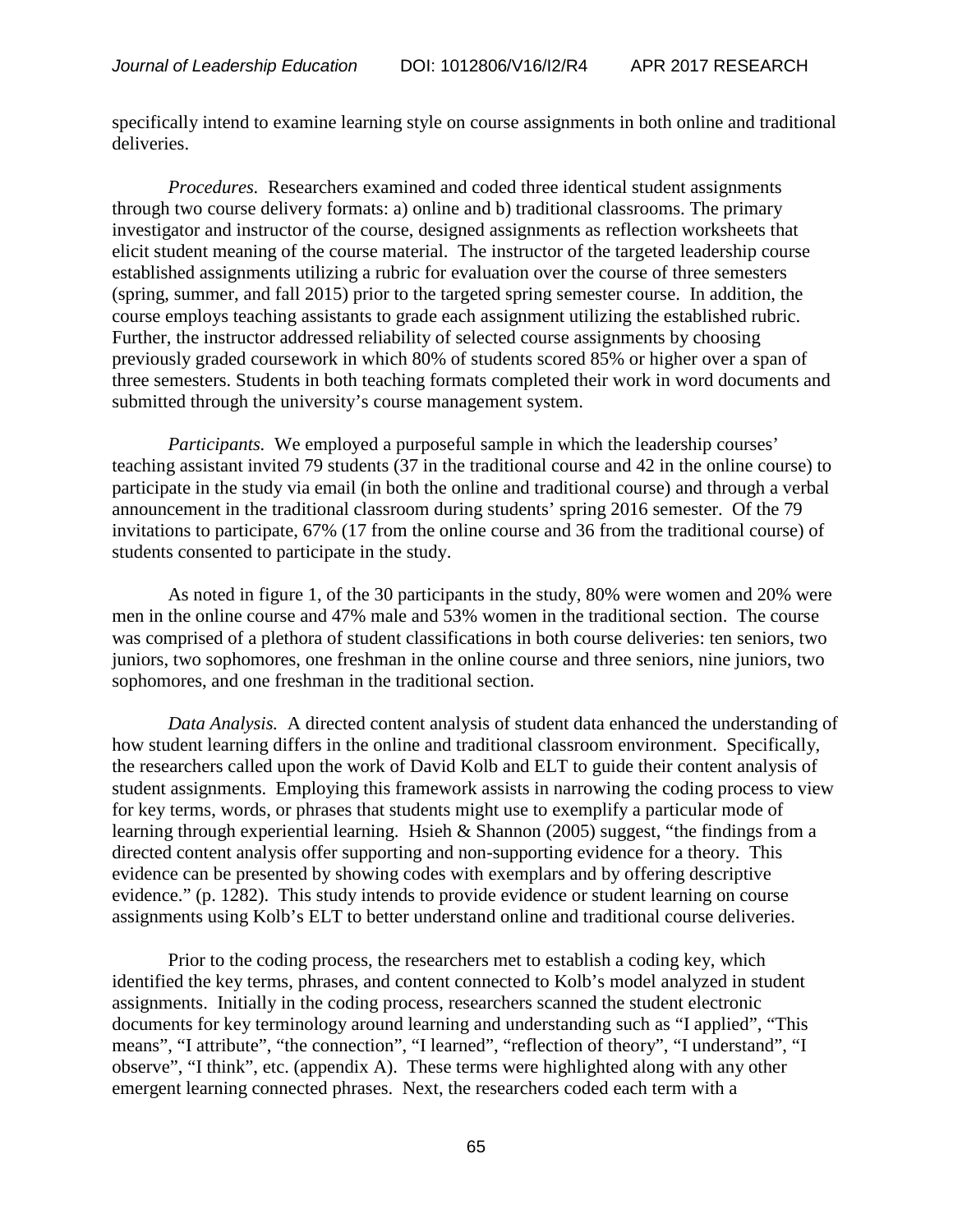predetermined code associated with experiential learning. The researchers placed the codes CE, AC, RO, and AE based on the Kolb model of experiential learning with phrases that were initially highlighted (Kolb, 1984) (appendix A). The researchers initially assigned the codes to the terms and phrases the students used in their assignment documents. In addition, researchers coded whether the phrases and categories were engaged or transformative learning (Kolb, 1984).

|                | Online                     |             |               |                | Traditional                   |             |               |
|----------------|----------------------------|-------------|---------------|----------------|-------------------------------|-------------|---------------|
|                | <b>MAJOR</b>               | <b>YEAR</b> | <b>GENDER</b> |                | <b>MAJOR</b>                  | <b>YEAR</b> | <b>GENDER</b> |
| $\mathbf{1}$   | Accounting                 | Senior      | Female        | 1              | Aerospace Engineering         | Junior      | Male          |
| $\overline{2}$ | Aerospace                  |             |               | $\mathfrak{D}$ |                               |             |               |
|                | engineering                | Senior      | Female        |                | Aerospace Engineering         | Junior      | Male          |
| $\overline{3}$ | Anthropology               | Senior      | Female        | 3              | Agronomy                      | Senior      | Female        |
| $\overline{4}$ | Art and Design             | Senior      | Female        | $\overline{4}$ | Animal Science                | Junior      | Female        |
| $\sqrt{5}$     | Art and Design             | Senior      | Female        | $\sqrt{5}$     | <b>Biology</b>                | Sophomore   | Female        |
| 6              | Computer                   |             |               | 6              | Child, Adult, and             |             |               |
|                | Engineering                | Freshman    | Female        |                | <b>Family Services</b>        | Junior      | Female        |
| $\overline{7}$ | Communication              |             |               | 7              |                               |             |               |
|                | <b>Studies</b>             | Junior      | Female        |                | <b>Communication Studies</b>  | Junior      | Male          |
| 8              | Communication              |             |               | 8              |                               |             |               |
|                | <b>Studies</b>             | Senior      | Female        |                | <b>Communication Studies</b>  | Junior      | Female        |
| 9              | Communication              |             |               | 9              |                               |             |               |
|                | Studies                    | Senior      | Male          |                | <b>Communication Studies</b>  | Senior      | Female        |
| 10             | Community and              |             |               | 10             |                               |             |               |
|                | <b>Regional Planning</b>   | Sophomore   | Female        |                | <b>Electrical Engineering</b> | Senior      | Male          |
| 11             | <b>Liberal Studies</b>     | Senior      | Male          | 11             | English                       | Junior      | Female        |
| 12             | Mechanical                 |             |               | 12             | Hospitality                   |             |               |
|                | Engineering                | Senior      | Female        |                | Management                    | Junior      | Female        |
| 13             | <b>Nutritional Science</b> | Senior      | Male          | 13             | <b>Industrial Design</b>      | Junior      | Male          |
| 14             |                            |             |               | 14             | Mechanical                    |             |               |
|                | Open Option                | Senior      | Female        |                | Engineering                   | Freshman    | Male          |
| 15             | Speech                     |             |               | 15             |                               |             |               |
|                | Communication              | Junior      | Female        |                | <b>Political Science</b>      | Sophomore   | Male          |

Figure 2

Further, the researchers addressed intercoder reliability through peer coding, in which the research assistant coded all electronic documents after training on association phrases and words to the Kolb model described in appendix A. The primary investigator then coded the electronic course assignment documents for consistency and to increase the trustworthiness of the findings. After two rounds of coding with the predetermined graphic on association phrases and terms (appendix A), the researchers consulted on their analysis to determine the intercoder reliability. The review process provided clarity to the level of learning in Kolb's Model. Finally, a colleague outside of the research project examined the researchers coding and findings as part of the member checking process.

Qualitative research suggests that as studies evolve, there can be cases of data saturation or examples of no new emergent themes or categories (Glaser & Strauss, 1967; Krippendorff, 2004; Marshall, 1996). Our study reached data saturation after we coded and analyzed 12 out of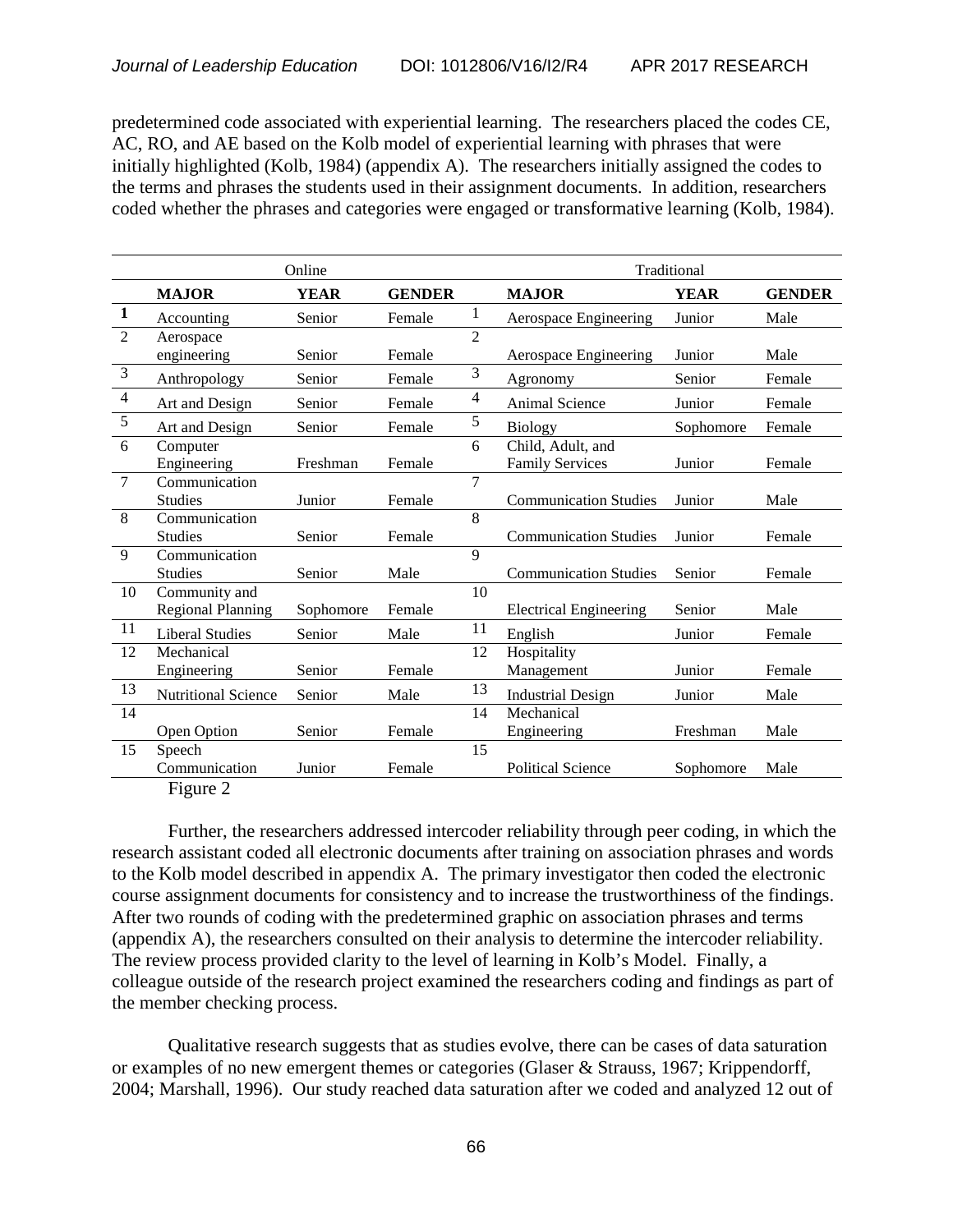15 student assignments in each theory category for any new phrases or words associated with Kolb's model. After reviewing the first 12 students' assignments in each category, we did not discover any new phases of content associated with Kolb's model. Overall, we analyzed and coded all 30 participants and 90 documents.

## **Results**

*Online Leadership Course Delivery.* Research findings signify a predication toward particular experiential learning areas (AC and AE) for the online students (Kolb, 1984). Through analysis of student narrative course assignments in the online section of the leadership studies course, students processed their application of theory more in depth than the traditional course. Specifically, students contextualized the material through their personal leadership experiences without being prompted in assignments. For example, course assignments asked, "in your own words, how do you understand the meaning of Chaordic leadership?" To that end, students in the online section developed a response surrounding personal leadership situations that assisted in their comprehension of the approach. More than 60% of the students in the online sections went into detailed explanations of their reflections, connecting their experiences and concrete examples of how they exemplified and have enacted the theoretical perspective or leadership approach. The application and transformative examples are situated in AC and AE spectrum of Kolb's learning model and within the accommodating and converging learning style.

Findings suggest that of the online course participants, 87% of online students used an applied understanding of the course material without being promoted for their experience. The weekly course processing assignments selected to code for this study include three different sets of questions:

- 1. Chaordic Leadership Assignment. In your own words, identify the key three points of the chapter (Hock, 2000).
- 2. Strengths Based Leadership. Reflect on your own insights after reading these chapters (Rath & Conchie, 2008).
- 3. 5 Practices of Exemplary Leadership. Gathering your reflections of the chapters, discuss the practice and what it means to you (Kouzes & Posner, 2012).

Eighty-seven percent of online students used the opportunity to reflect on the main themes from each chapter or course material, however compared to the traditional course, online students provided further contextualized meaning by adding their personal experiences and connecting it to the reading and course material. This contextualization occurred without a question prompting them to share an example or a situation in which they exemplified the topics. This created a meaningful reflection and conceptualization of the topic material. One example is Byron:

I really struggle with letting these assessments shape my perspective because I find they fit me so well that I feel like I should start acting more like they say someone with these characteristics should act. I let things like StrengthsFinder occupy my thoughts for days and in every new situation I ask myself whether my strengths are shaping my actions or if my actions are what are determining my strengths. As leaders in a global society, we are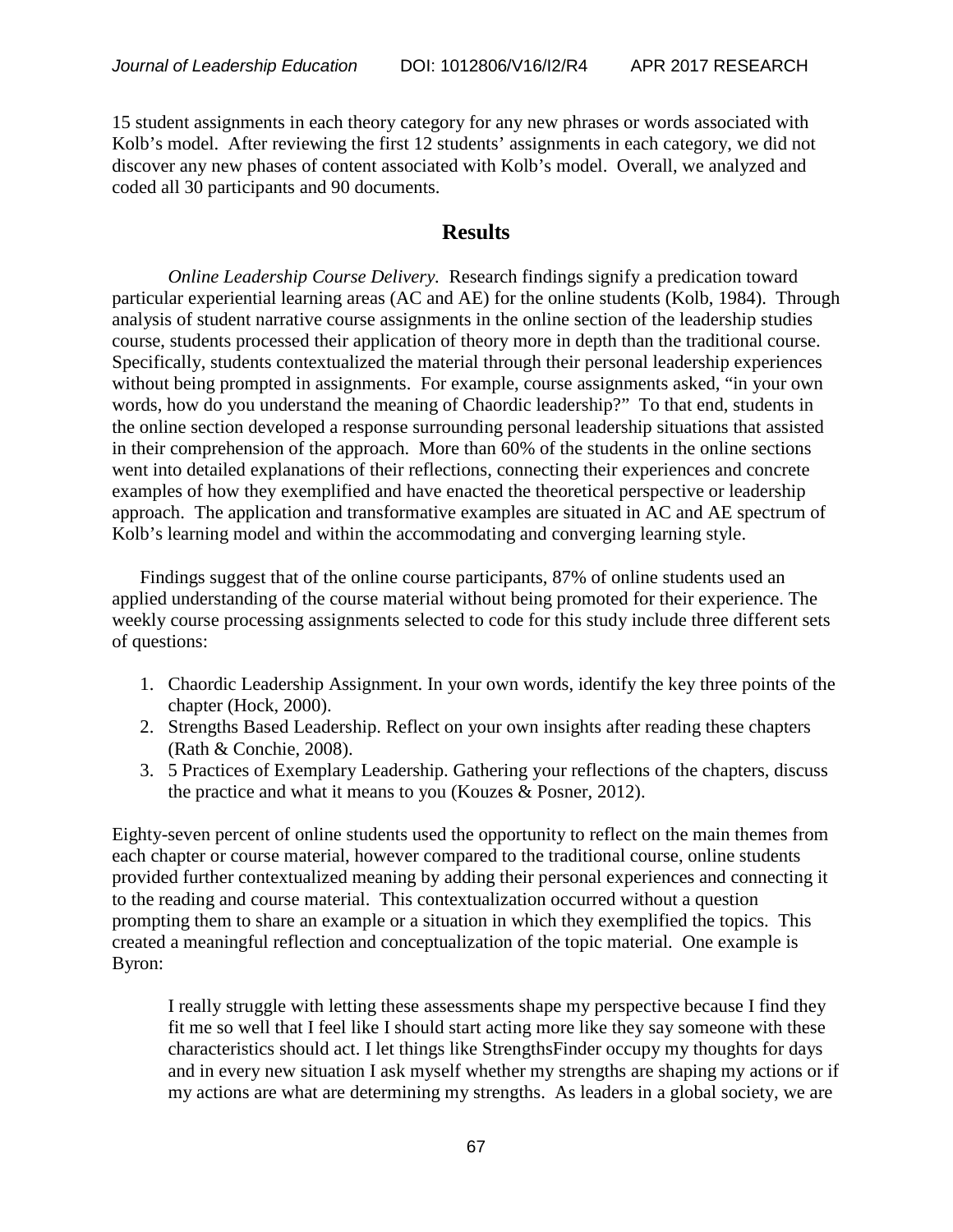charged with both the responsibility and privilege to use our abilities to improve our world. For us to do the most good with the skills we have a tour disposal, we first need to know what our skills are so we can organize ourselves and others into complementary positions so everyone can do what they do best. I am not the best relator or "woo" person so I need to know that when a certain circumstance requires someone with these abilities, I should not be the one to handle this type of situation. I want to enable opportunities for other people to grow and develop their own skills and build upon their strengths, which I can only do after identifying what my strengths are.

Byron is able to examine the concepts of the text through his personal experience and use the framework to process his daily skillsets. He uses analogies and how he would like to exemplify the strengths that the assessment presented to him. The synthesis is one that is thoughtful and connects concepts through an accommodating learning style.

When asked for their insights and without a question for their applied knowledge of the chapter reading, participants' in the online course provided future goals as well as insights. Further, they indicated how the theory relates to their personal experiences as a leader within secondary or postsecondary education. When compared to the traditional course assignments on Rath and Conchie's, (2008) Strengths Based leadership, 60% of online students provided a concrete situation that they would like to improve upon in the future to connect their meaning of the selected theory of leadership. For example, Tara, an online student, stated:

The biggest thing that I learned from reading these chapters is that "The most effective leaders surround themselves with the right people and then maximize their team." As I move forward throughout life, I need to do a better job surrounding myself with high achieving individuals who can push our group to become the best version we can be. If I am going to be a leader among a group like this, I need to improve my skills in team engagement so I can invest in my team members more. Ideally I would like to be able to plot the strengths of my team based on the four domains of leadership that are described in the book to hopefully have more successful teams.

Tara is able to position herself through the material and see herself as a "doer" of the approach and how this applies to future goals and reality. She uses terms like "push our group", "best version we can be", and "need to improve my skills" that create a sense of decision-making and solving problems. Her futuristic response was unsolicited yet focused on the question surrounding what the theory of strengths leadership meant to her. Tara's dialogue exemplifies Kolb's AC and AE areas of learning (appendix A).

Moreover, 73% of online students indicated reasoning and critical thought in their examples of all three theoretical approach assignments. This reasoning became prevalent when they cited several instances of participation in leadership behaviors that supported the concepts presented in their readings. One student described and attributed the same thinking in their assignment, which positions the style of convergent learning in the online setting. Michaela writes: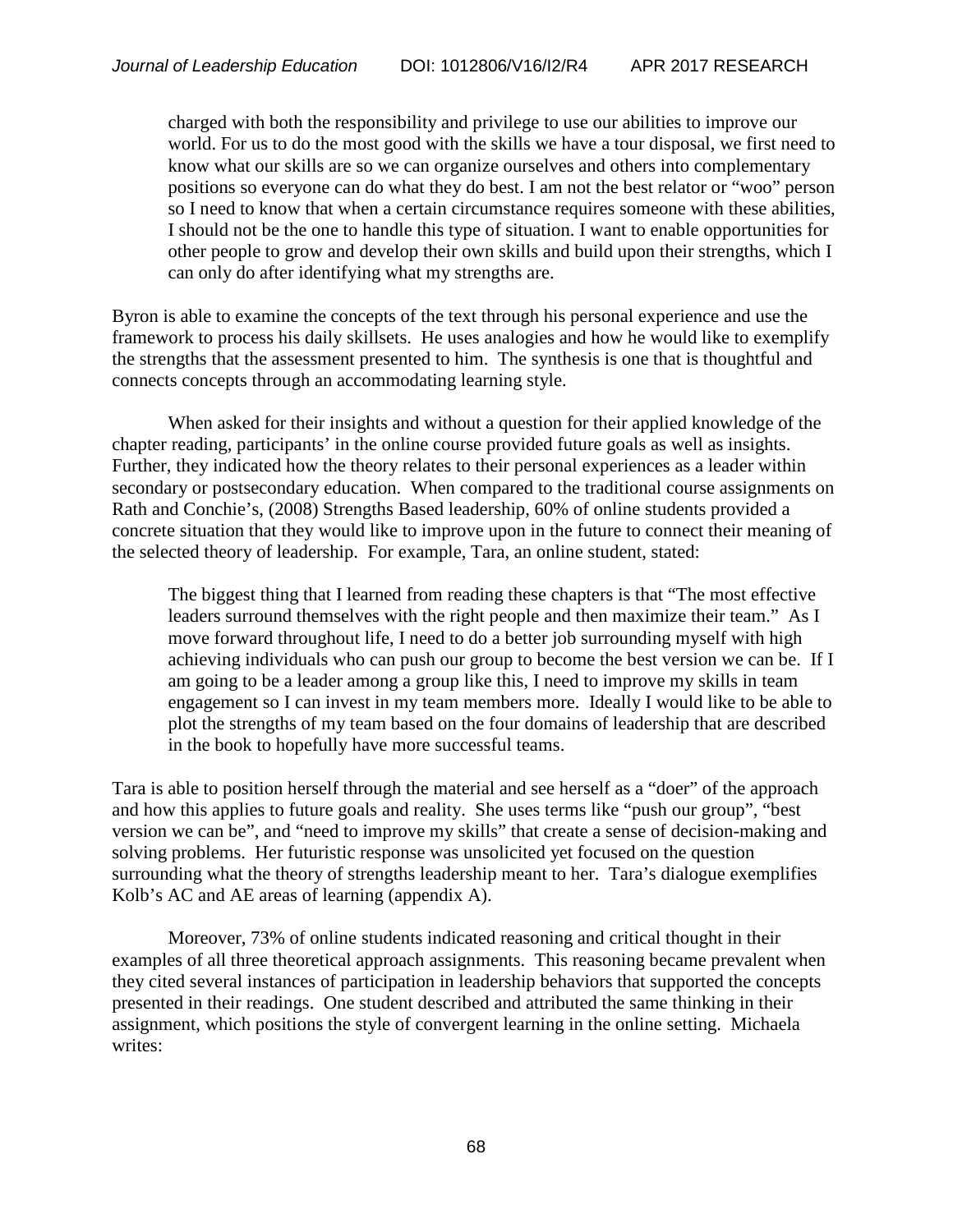I could relate to all three of these findings because I have been a leader and I have been a follower. It really comes down to the situation and how confident I am. I really agree with surrounding yourself with the right people. I tend to become friends with people who are goal driven and like to achieve success. I don't like to judge people, but you can tell right away when someone doesn't like to get stuff done and is lazy. Surrounding yourself with others who are goal oriented can inspire you to be your best and to not be lazy and to be successful. I have a lot of friends who I look up to and I am so happy to have them in my life because they push me to be the best I can be at whatever I undertake and that is very important to me.

This narrative provides a perception of how one student—Michaela, can make better decisions in her own context. She uses deeper thinking to engage how she could better her personal leadership through the approach offered in the readings for the course. She uses the terms "goal driven" "surrounding yourself", and "inspire" to shape her own decision-making. Once again, this critical thinking and process of learning connects to the convergent learning style of Kolb's ELT without being prompted to apply the theory.

*Traditional Leadership Course Delivery.* To the contrary, findings suggest that traditional students did not reflect in similar areas of Kolb's learning style in their assignments. When prompted to reflect on their insights on the readings, 80% of the traditional students synthesized the material, but did not critically examine their application of the approach like the online students completed. This type of learning process is congruent with AC and RO of Kolb's ELT (appendix A). One student, Meg writes:

It was very interesting to study the leader/follower relationship from the perspective of the follower. I was initially surprised that the most basic needs that a leader must meet for their followers is so personal and intimate, such as trust, compassion, and hope. However taking a step back and thinking about it, it makes perfect sense. Would I follow someone I don't trust? Or someone who doesn't treat me with compassion? How about someone who provides me with no stability or hope? The answer is no. I am so glad this book has given me a better perspective of the follower, because without followers, there is no leader. A leader is dependent on their followers.

Meg's reflection and processing of the material is describing the reflection and knowledge of the material and how she feels about it. She does not provide the action steps or plan to engage the material how she has experienced this concept, but more of her reflection on the reading and her thoughts about the concepts. Meg makes sense of the reading in her assignment through her emotions and by "watching" the information. This is a characteristic of AC because of the passivity of learning and minimal connection to experience.

Subsequently, other students exhibited this learning style on their course assignments in traditional course delivery. At least nine of the 15 students sampled reemphasized the reading material, but did not place it into their own words. Further, they added sentences stating their stance (i.e. agree or disagree) on a concept presented by the author but did not provide support for this claim. Jack provides minimal reflection on the course material: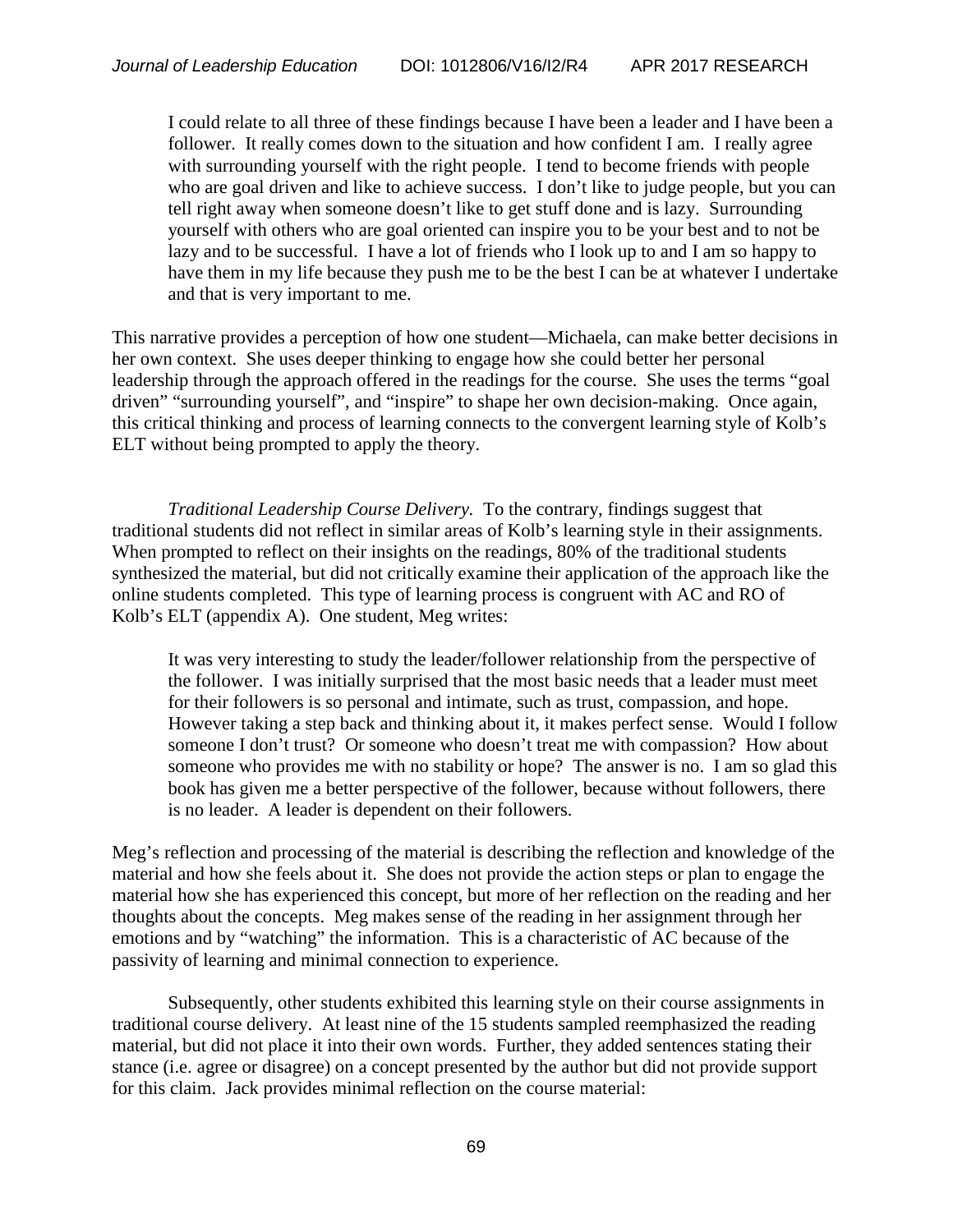Another point that I found astounding is the differences in organizations who focus on their employee's strengths rather than their weaknesses. It is amazing the effects that these two perspectives have on organizations. Personally, I think it makes perfect sense that organizations who focus on strengths rather than weaknesses have more engaged and productive employees.

The minimalistic processing of the course reading creates a basic understanding of the information. Jack uses phrases such as "I think it makes sense" and "I found astounding" to connect with the information. This exemplifies RO in Kolb's ELT because it is a way to summarize the material to understand its purpose rather than placing it in contextual knowledge or application.

Further, traditional course students minimalized their learning by paraphrasing the readings rather than forming the material into their own words. This was prevalent in all course assignments examined in the study. The minimal reflection stands out because students used similar terms and language without processing the information in a way that made sense to them. Little comprehension and application clouded the student's understanding of information beyond the author's dialogue. One example is Aaron:

Hock also suggests that leadership "is about making a better person of oneself." He claims that we should spend 50% of our time managing ourselves, 25% managing our superiors, 20% managing our peers, and 5% managing our subordinates. Viewing management as an "exercise of authority" is incorrect; rather, we should view it as a way to improve ourselves. Finally, Hock reveals his belief that "the most abundant, least expensive, most constantly abused resource in the world is human ingenuity." In other words, if we gave people the freedom and encouragement to innovate, we could accomplish great things. Giving people these opportunities is exactly what leadership is about. Leadership doesn't necessarily relate to whether a person is a superior or a subordinate.

Aaron uses the language of the author, specifically using phrases such as "Hock suggests", Hock reveals" and "he claims". His minimal reflection of the material is a reiteration of the author's information and is positioned within RO of Kolb's learning style (appendix A) because of the basic terminology and lack of independent learning or applied knowledge.

Finally, student assignments in the traditional classroom served as a space to process the author's material through reactionary complacency. Ninety percent of the traditional classroom students wrote initial reflective statements that agreed with the author's approach to leadership. There was little critical thinking framed around the concept and how the student might have critiqued the theory. Students often situated their comprehension through "liking" or agreeing with the author's points in the articles. One student writes:

Out of all of the leadership styles we have talked about so far, only McGregor's Theory X and Y talked about how the followers affected the style of leadership. I also really liked how they talked about focusing on making your strengths stronger.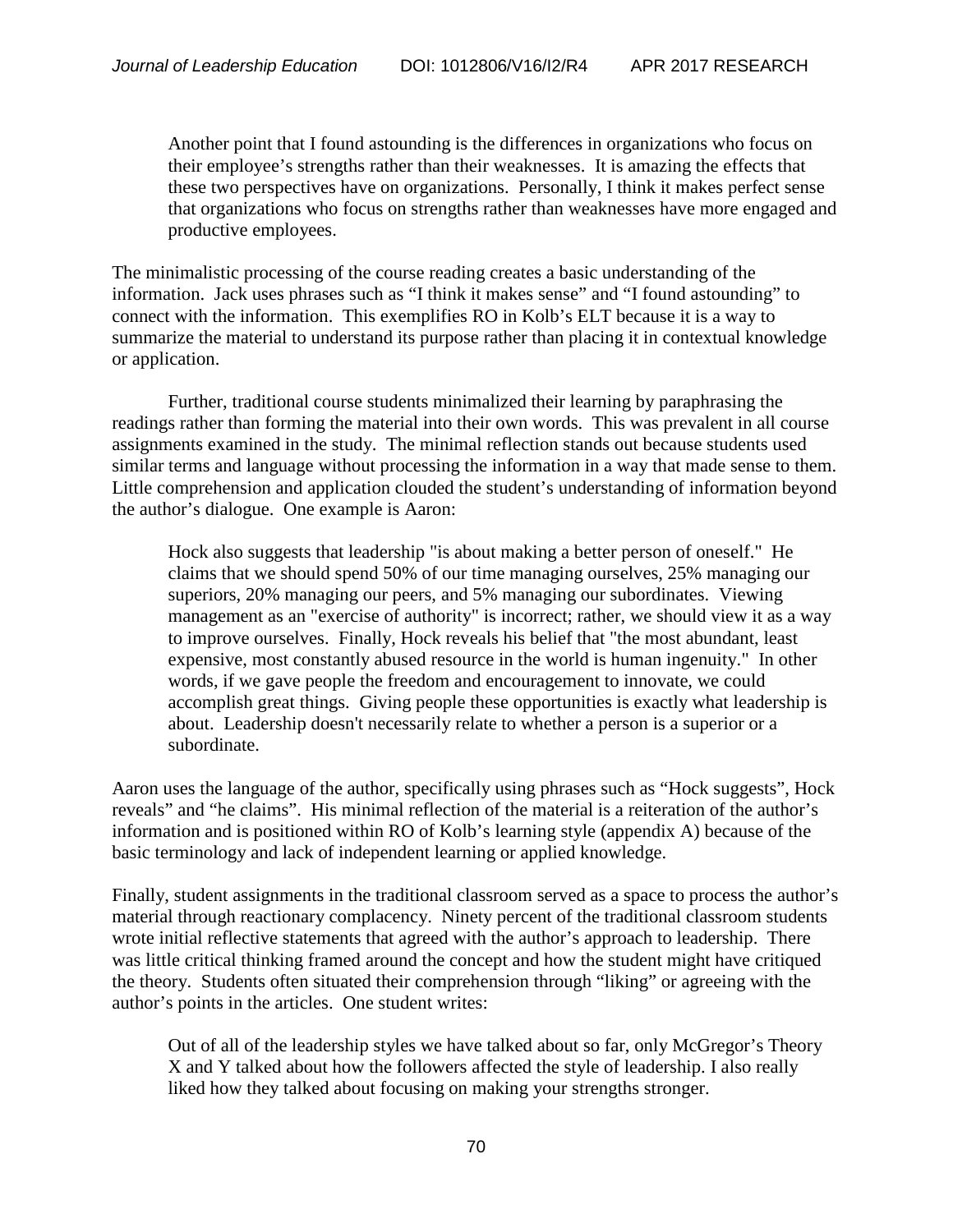The student is able to select among theories of the semester that are prevalent in their learning style, however their reflection is lacking deep connection to the material. The student expresses that they liked the author's information without identifying a comprehension of the material outside of their reading reflection. This is categorized in the RO phase of Kolb's ELT because of its predication towards complacency with the author instead of contextualizing the information.

#### **Discussion and Conclusion**

The study indicates a difference in learning process and reflection of material in course assignments in the same class delivered in two formats. Using Kolb's ELT to understand the student data provides a context for how students may process and make meaning of the information in each setting. There are several differences to conclude in the study. This section will address what the findings mean, limitations of the study, future research, and recommendations.

This study qualitatively examines student assignments from the two different formats of the same leadership studies course. Unlike previous studies that examine the online courses in its entirety, we specifically wanted to examine course learning through assignments that were identical to the traditional class assignments and submitted through the Blackboard learning management system. Further, we did not analyze course discussions from each format or additional dialogue that may exist in-group work or in-class situations. We analyzed 3-targeted assignments using Kolb's experiential learning and highlighted findings within the study.

This study's findings support previous studies that indicate students in an online format have a greater opportunity and more time to reflect before responding (Matthews, 1999; Simonson, Smaldino, Albright, & Zvacek, 2000). We found the difference in online and traditional classroom learning is that a deeper level of application in the online course occurred without prompting in course assignments. This is supported by the Schutte (1997) study, which indicated a 20% higher student score in the online class versus the traditional classroom. The difference in levels of deep application in the online format may be attributed to traditional classrooms offering a captive space for students and faculty to verbally reflect and discuss the subjects in detail prior to the submission of assignments. In addition, traditional classrooms provide a physical space to analyze, actively engage, and apply the student's experiences through peer-to-peer interactions and online courses may not offer a space dedicated to engage immediate peer-to-peer interactions. The access and space in a traditional classroom for verbal processing of material may serve as the vehicle for immediate student verbal reflection and serve as a catalyst for application for students. Moreover, the online environment may not provide the same captive space where students have immediacy in reflection and feedback to verbally think and process the information. Therefore, the online assignments are one of the few spaces that students can intently and deeply process the course material and do not need prompting to apply it to their personal experiences. Traditional classroom students may already verbally process and apply the information before turning in an assignment. By the time students submit work, their learning is simplified to critique only the author's work.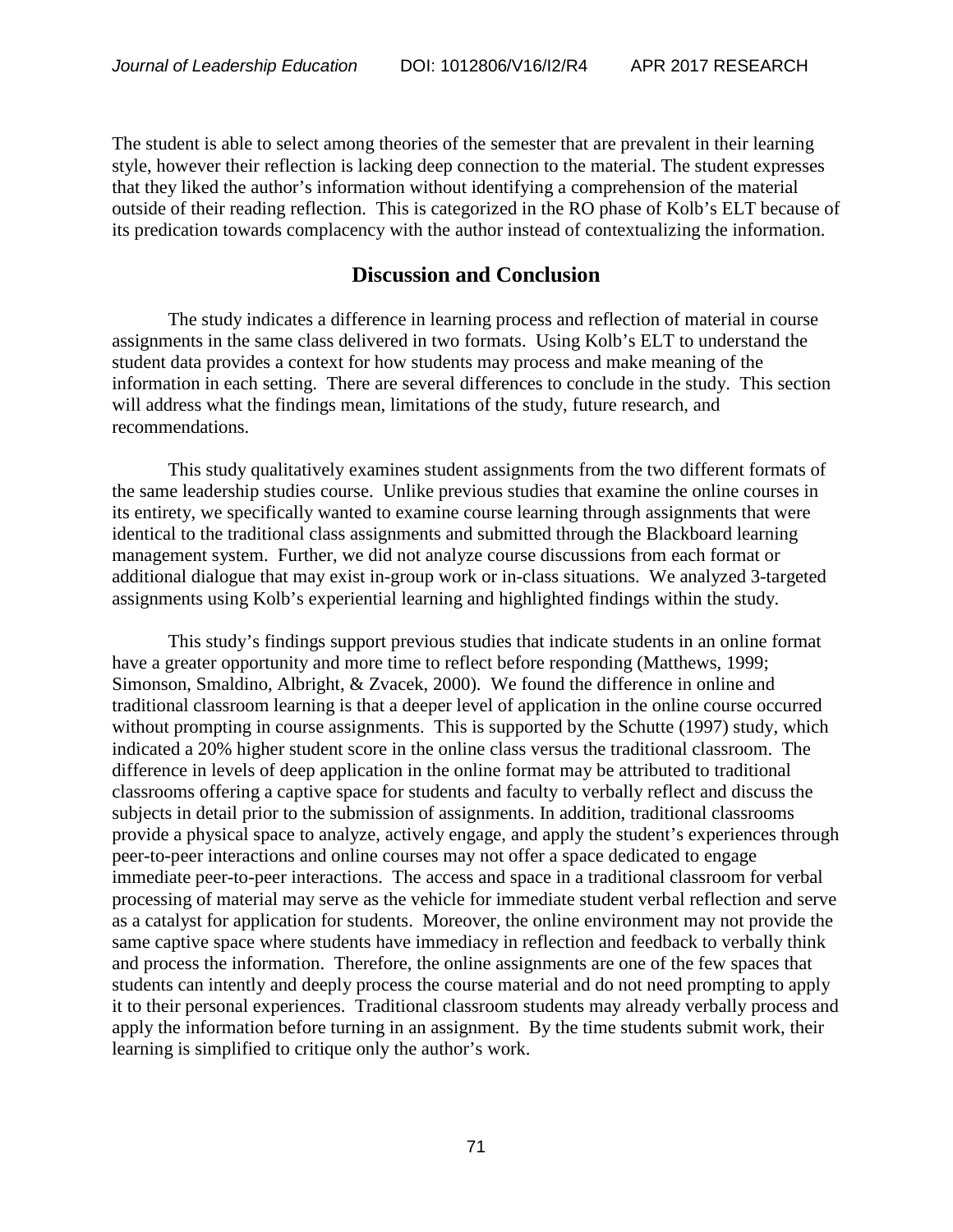The online classroom is a space where a multitude of material and information is located. Students must sift through dense information and connect learning, application, and reflection in an isolated environment. The online method of delivery allows space to synthesize material without prompts or verbal indicators from the instructor like the traditional classroom space. Online classrooms may offer this processing through video or discussion posts, yet the physical space and connection to the instructor and students is electronic and not as engaging as previous literature indicates. Our findings suggest the largest difference in learning process and application of experience to material is that online students create transformative learning without prompting. This overall theme lays a foundation of how we can adjust curriculum in the online and traditional environment and help support students in online and traditional courses. This study begins a conversation of how to evaluate and adjust course delivery methods.

Further, we posit that the traditional classroom setting can be overlooked when designing, delivering, and assessing courses. As the study indicates, faculty can be more cognizant of traditional learning on coursework assignments and how the classroom environment is designed for optimal learning. The physical classroom is a powerful space where students have verbal interaction across students and faculty. Their immediacy of reflecting and processing material is essential how they make-sense of theories and material. Faculty can assess these in-class conversations, but often do this through course assignments, which may be too late. The study solidifies that assignments in the traditional classroom should be designed based on classroom dialogue and how students connect with material to their experience. Traditional classroom assignments should deliberately ask students to connect back to course dialogue and how the student can apply the material to their realities.

*Limitations and Future Research.* Our study applies Kolb's ELT to one course in two delivery methods. One major limitation of the study and critique of Kolb's model is that it does not account for gendered learning styles as previous research has indicated that women learn differently than men; specifically calling on the work of Belenky, Clinchy, Goldberger, & Tarule, (1986). The study incorporated an equal distribution of men and women in our data analysis, yet the framework did not account for gendered learning differences.

An additional significant limitation is that this study examines one leadership studies course, which enrolls students from multiple disciplines at a major research university. Given the discipline, student's ideologies and conceptual framework of learning may differ. Their reflections and applications will vary based on their discipline's overall culture, theoretical structure. Students' reflections and learning style influence their coursework and applications of material. Additionally, the study includes students from a range of ages and university classifications. The selected leadership studies course enrolls students from various levels (i.e. sophomore, junior, and senior). Given the phase of student development and educational background, student experiences and knowledge will vary based on the classification in their major and at the university.

The final limitation is faculty experience and ease with teaching in a traditional format versus the online course environment. Some faculty may have a predication toward one format or another and excel at one over another. There are several factors that influence this – years in the classroom, institutional faculty teaching support, training, funding, and faculty appointment.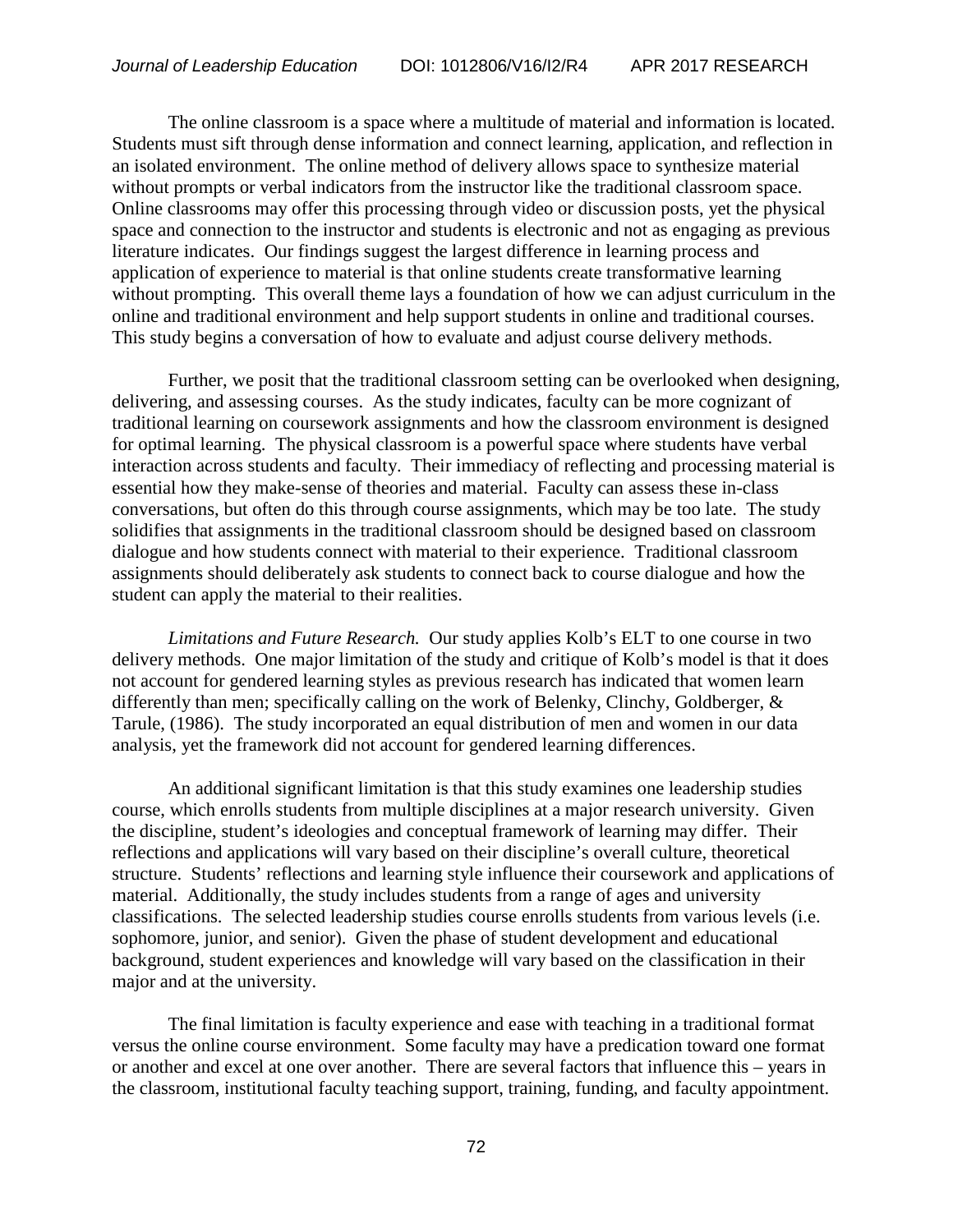This study examines one faculty member teaching from two formats and does not assess the course evaluations and student's perceptions of the course information. Moreover, the study does not assess faculty perception of course design.

*Recommendations.* Instructors for online and traditional platforms should consider using explicit language in the assignments that ask students to not only reflect on course materials, but also provide specific examples of how they apply and demonstrate the information in their reality. Further, implicit learning outcomes for each module, activity, or classroom assignment help to facilitate deeper student learning. In traditional classrooms, faculty have the opportunity to guide students through deep reflection and process material through an attentive audience, peer-to-peer dialogue, and faculty interaction. This study indicates that traditional classroom assignments did not serve as a space for students to apply material to their experiences whereas the online classroom did. Moreover, traditional classroom assignments should serve as a follow up from classroom dialogue and implicitly ask students to apply their classroom discussions to the course material. The ability to create experiential learning situates itself in the learning transformation and connects the learner to knowing a reality congruent with Kolb's ELT. In addition, this affirms what previous research explains is the most significant part of online and traditional classrooms: active learning.

Furthermore, faculty should consider cognitive development and learning process of students in the online and traditional classroom setting. Moreover, faculty should encourage engagement with material over videos and passive forms of information distribution. More specifically, the online space should encompass a four-tiered approach to traditional and online learning such as this:

- 1. Review course information through reading material, watching videos, and lectures
- 2. Synthesize material through your cognitive process in assignments deliberately indicating an application of personal experience to the material
- 3. Apply the information through discussion, posts/videos, blogs, journals, etc.
- 4. Further your knowledge and synthesis of concepts to concrete experiences such as papers and projects

Finally, given the increase in online learning prevalence, higher education administration should continue to offer and train faculty on the design and delivery of online courses as well as continue faculty teaching workshops to increase the strength of teaching at the university level. A recent article by the Chronicle of Higher Education (2016) offers recommendations for preparing faculty to teach online, suggesting providing studio time and continual training on learning management systems. These programs serve as professional development and adjusting spaces of learning for the evolving student culture entering postsecondary institutions. Ongoing assessment and evaluation of courses is another method to strengthen and adjust design of faculty-taught courses.

With the growing offerings and attraction of online courses, the traditional classroom space maybe overlooked. As this study indicates, the traditional classroom delivery should be continually adapted to serve diverse student populations. One way is through teaching hybrid models or adding digital media to the traditional course. There are ways to engage immediate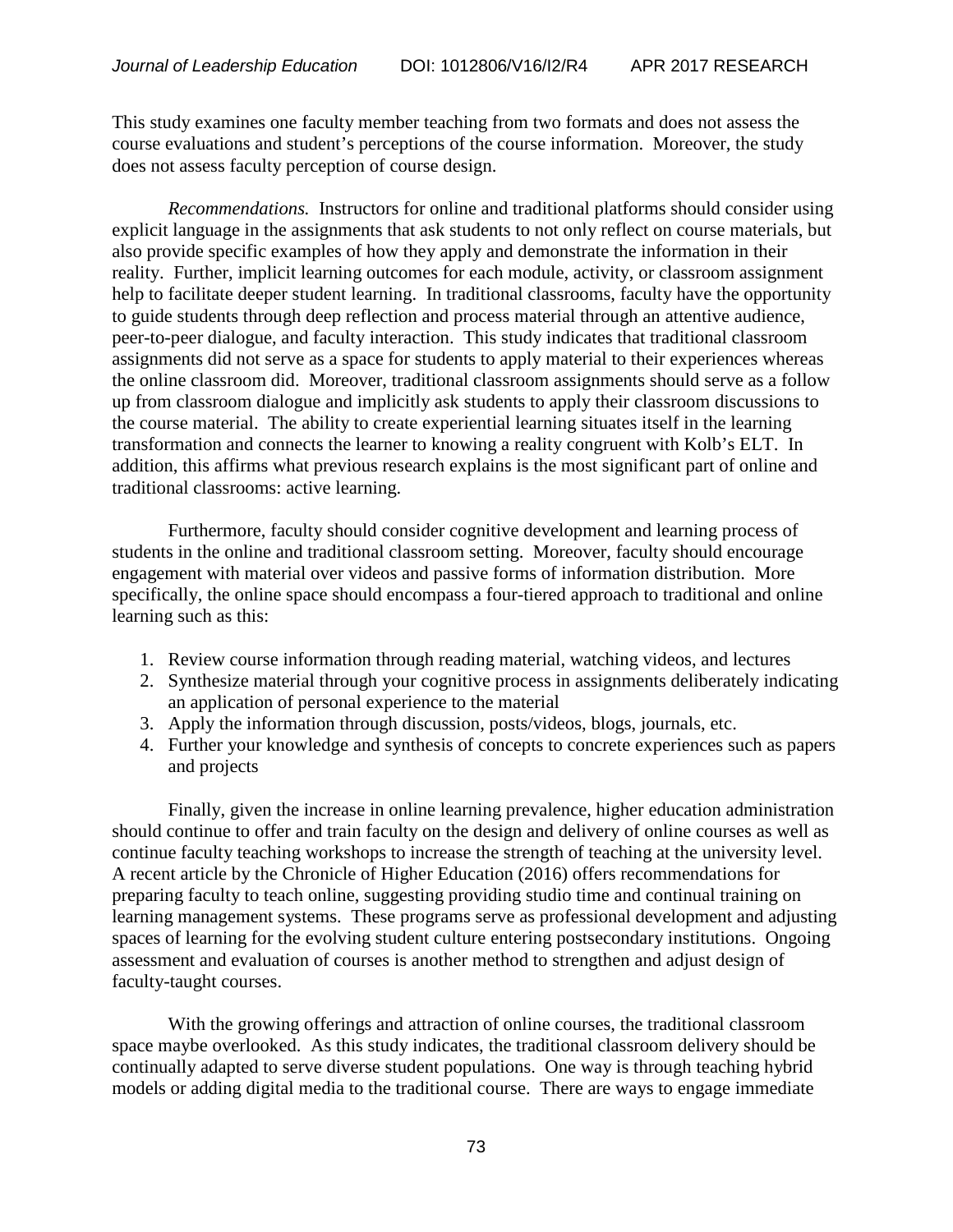feedback and how to offer additional follow up spaces to employ constructive conversations from face-to-face course online. Specifically, offering reciprocal dialogue online in addition to the traditional course helps to expand participation for students that internally process information.

This study utilizes Kolb's ELT, which is often critiqued for not considering gender differences in learning. Genders learn and cognitively develop differently as we know from the foundational study by Belenky, et al. (1986). These differences offer better insight into adjustments and inclusivity in the learning environment. Furthermore, the study did not account for differences in student learning through disciplines. The investigated course for this study examined a multidisciplinary course with a variety of majors. Future studies should examine the different in learning process based on gender and academic discipline for college students. Moreover, disciplines and gender may dictate the assumptions and previous experiences of students that could influence online engagement and other styles of learning in the traditional classroom.

# **References**

- Ally, M. (2014). Foundations of educational theory for online learning. In Anderson, T. Elloumi, F. (Eds.), *Theory and Practice of Online Learning*. Athabasca, AB: Athabasca University.
- Belenky, M. F., Clinchy, B. M., Goldberger, J. R., & Tarule, J. M. (1986). *Women's ways of knowing*. New York: Basic Books.
- Benek-Rivera, J., & Matthews, V. E. (2004). Active learning with jeopardy: Students ask the questions. *Journal of Management Education*, *28*, 104-118.
- Brandt, D. S. (1996). Teaching the net: Innovative techniques in internet training. Paper presented at the 11th Annual Computers in Business Conference, Washington, DC.
- Brown, B., & Liedholm, C. (2002). Can web courses replace the classroom in principles of microeconomics? *The American Economic Review, 92*(2), 444-448.
- Charmaz, K. (2006). *Constructing grounded theory.* London: Sage Publications.
- Cole, R. A. (2000). *Issues in Web-based pedagogy: A critical primer.* Westport, CT: Greenwood Press.
- Davies, J. & Graff, M. (2005). Performance in e-learning: online participation and student grades. *British Journal of Educational Technology, 36*(4), 657–663.
- Fisher Turesky, E. & Gallagher, D. (2011). Know thyself: Coaching for leadership using Kolb's Experiential Learning Theory. *The Coaching Psychologist, 7*(1), 5-14.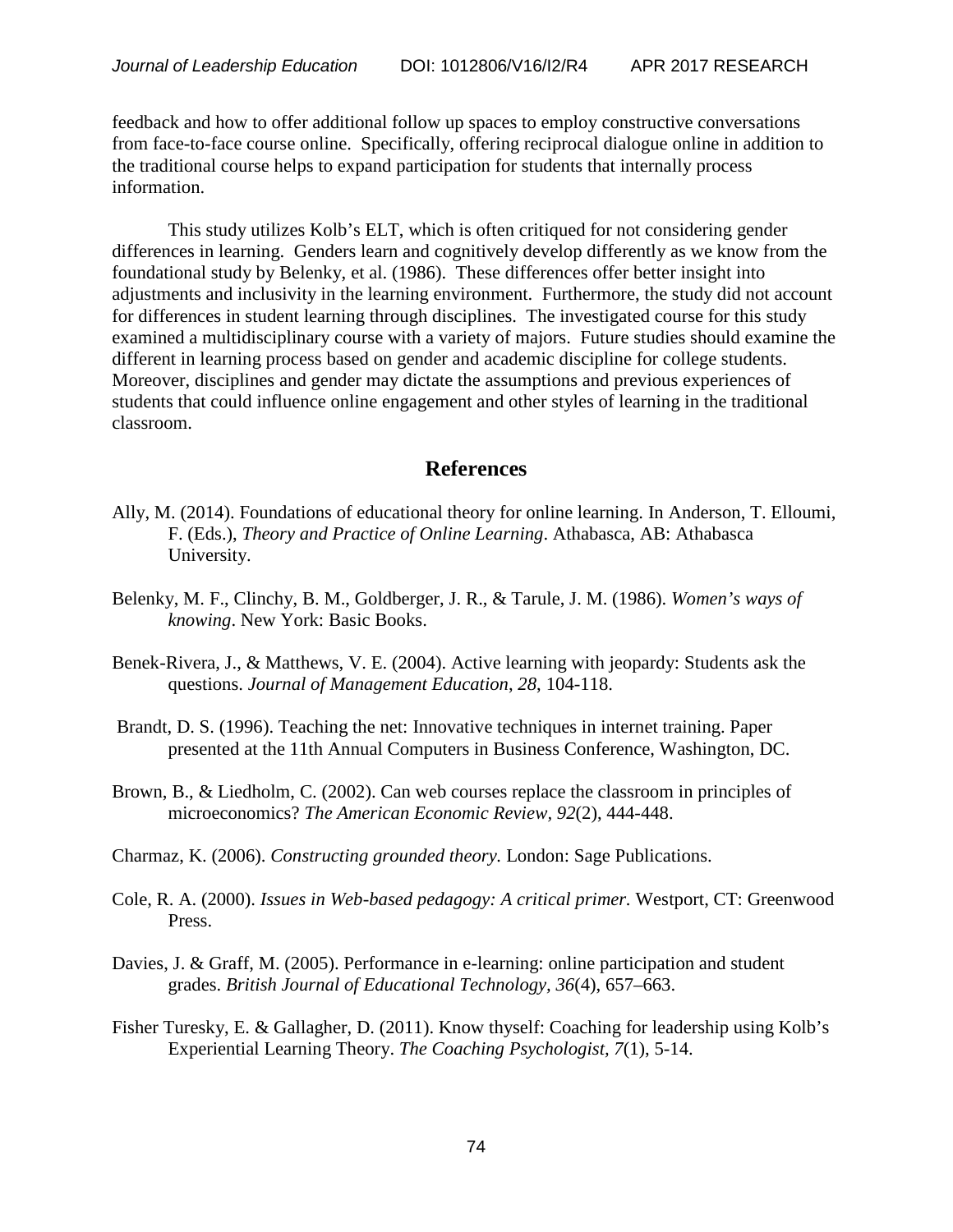- Gallick, S. (1998). *Technology in higher education: Opportunities and threats*. Unpublished Manuscript. University of California at Los Angeles, Los Angeles, CA.
- Garrison, D. R., & Cleveland-Innes, M. (2005). Facilitating cognitive presence in online learning: Interaction is not enough. *The American Journal of Distance Education, 19*(3), 133–148.
- Glaser, B. G., & Strauss, A. L. (1967). *The discovery of grounded theory: Strategies for qualitative research*. Chicago: Aldine Pub.
- Gorham, J. (1988). The relationship between verbal teacher immediacy behaviors and student learning. *Communication Education, 37*, 40-53.
- Hickey, G., & Kipping, C. (1996). Issues in research. A multi-stage approach to the coding of data from open-ended questions. *Nurse Researcher, 4*, 81-91.
- Hill, P. (2016, May 24). Distance ed's second act. *The Chronicle of Higher Education.* Retrieved from http://chronicle.com/article/Distance-Ed-s-Second-Act/236571
- Hock, D. (2000). Art of chaordic leadership. *Leader to Leader*, *15*, 20-26.
- Hsieh, H. & Shannon, S.E. (2005). Three approaches to qualitative content analysis. *Qualitative Health Research, 15*(9), 1277-1288.
- Janicki, T. & Liegle, J. O. (2001). Development and evaluation of a framework for creating webbased learning modules: A pedagogical and systems approach. *Journal of Asynchronous Learning Networks, 5*(1), 58-84.
- Johnson, S. D., Aragon, S. R., Shaik, N., Palma-Rivas, N. (2000). Comparative analysis of learner satisfaction and learning outcomes in online and face-to-face learning environments. *Jl. of Interactive Learning Research, 11*(1), 29-49.
- Krippendorff, K. (2004). *Content analysis: An introduction to its methodology* (2nd ed.). Thousand Oaks, CA: Sage Publications.
- Koedinger, K. R., Zhuxin Jia, J., Kim, J., McLaughlin, K. R., Bier, N. L. (2015). Learning is Not a Spectator Sport: Doing is Better than Watching for Learning from a MOOC. Proceedings of the Second. USA, 111-120. doi: 10.1145/2724660.2724681
- Kolb, D. A. (1984). *Experiential learning: Experience as the source of learning and development*. New Jersey: Prentice-Hall.
- Kolb. A. Y. & Kolb, D. A. (2005). Learning styles and learning spaces: Enhancing experiential learning in higher education. *Academy of Management Learning & Education, 4*(2),193- 212.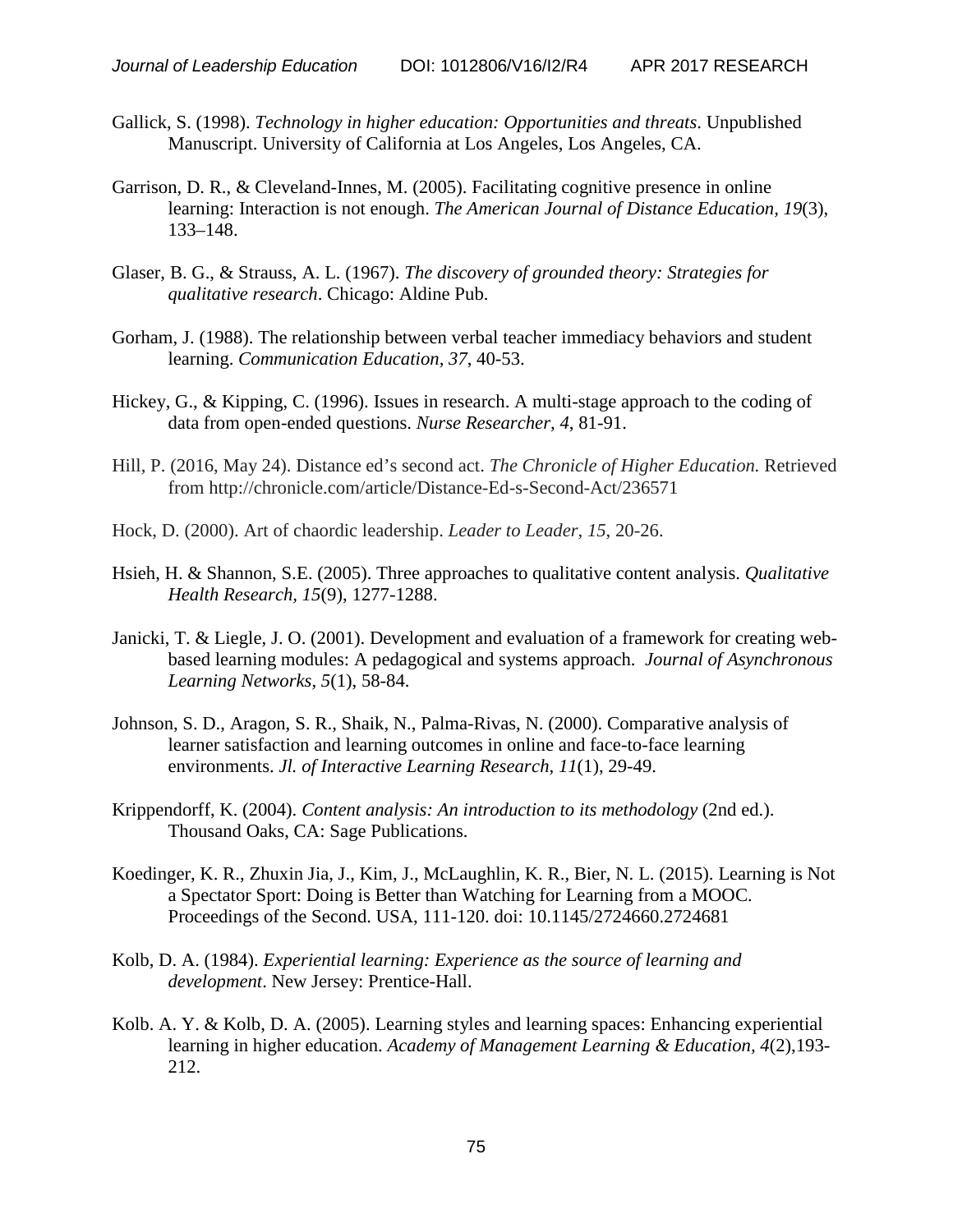- Kop, R., Fournier, H., & Sui Fai Mak, J. (2011). A pedagogy of abundance or a pedagogy to support human beings? Participant support on massive open online courses. *The International Review of Research in Open and Distributed Learning, 12*(7), 1-11.
- Kouzes, J. M., & Posner, B. Z. (2007). *The leadership challenge* (4th ed.). San Francisco, CA: Jossey-Bass.
- Lapovsky, L. (2015, May 26). Online learning: What's next?. *Forbes*. Retrieved from http://www.forbes.com/sites/lucielapovsky/2015/05/26/online-learning-whatnext/#6ed175051027
- Lehamn, R. & Conceicao, S. (2014). *Motivating and Retaining Online Students: Research Based Strategies that Work*. Josey Bass, San Francisco CA.
- Maier, T. A., & Thomas, N. J. (2013). Hospitality leadership course design and delivery: A blended‐experiential learning model. *Journal of Hospitality & Tourism Education*, *25*(1), 11-21.
- Marshall, M. N. (1996). Sampling for qualitative research. *Family Practice, 13*, 522-526.
- Matthews, D. (1999). The origins of distance education and its use in the United States. *T.H.E. Journal, 27*(2), 54-66.
- Maxwell, J. A. (2005). *Qualitative research design: An interactive approach* (2<sup>nd</sup> ed.). Thousand Oaks, CA: Sage.
- Mazzolini, M., & Maddison, S. (2007). When to jump in: The role of the instructor in online discussion forums. *Computers & Education, 49*, 193–213.
- McGreal, R. (2004). Learning objects: A practical definition. Retrieved from http://www.itdl.org/Journal/Sep\_04/article02.htm
- McLaren, C. (2004). A comparison of student persistence and performance in online and classroom business statistics experiences. *Decision Sciences, 2*(1)*,* 1-10.
- Nandi, D., Hamilton, M., & Harland, J. (2012). Evaluating the quality of interaction in asynchronous discussion forums in fully online courses. *Distance Education, 33*(1), 5–30.
- Nash, S. S. (2005). Learning Objects, Learning object repositories, and learning theory: Preliminary best practices for online courses. *Interdisciplinary Journal of Knowledge and Learning Objects, 1*, 217-228.
- Navarro, P. & Shoemaker, J. (2000). Performance and perceptions of distance learners in cyberspace. *American Journal of Distance Education*, *14*(2), 15-35.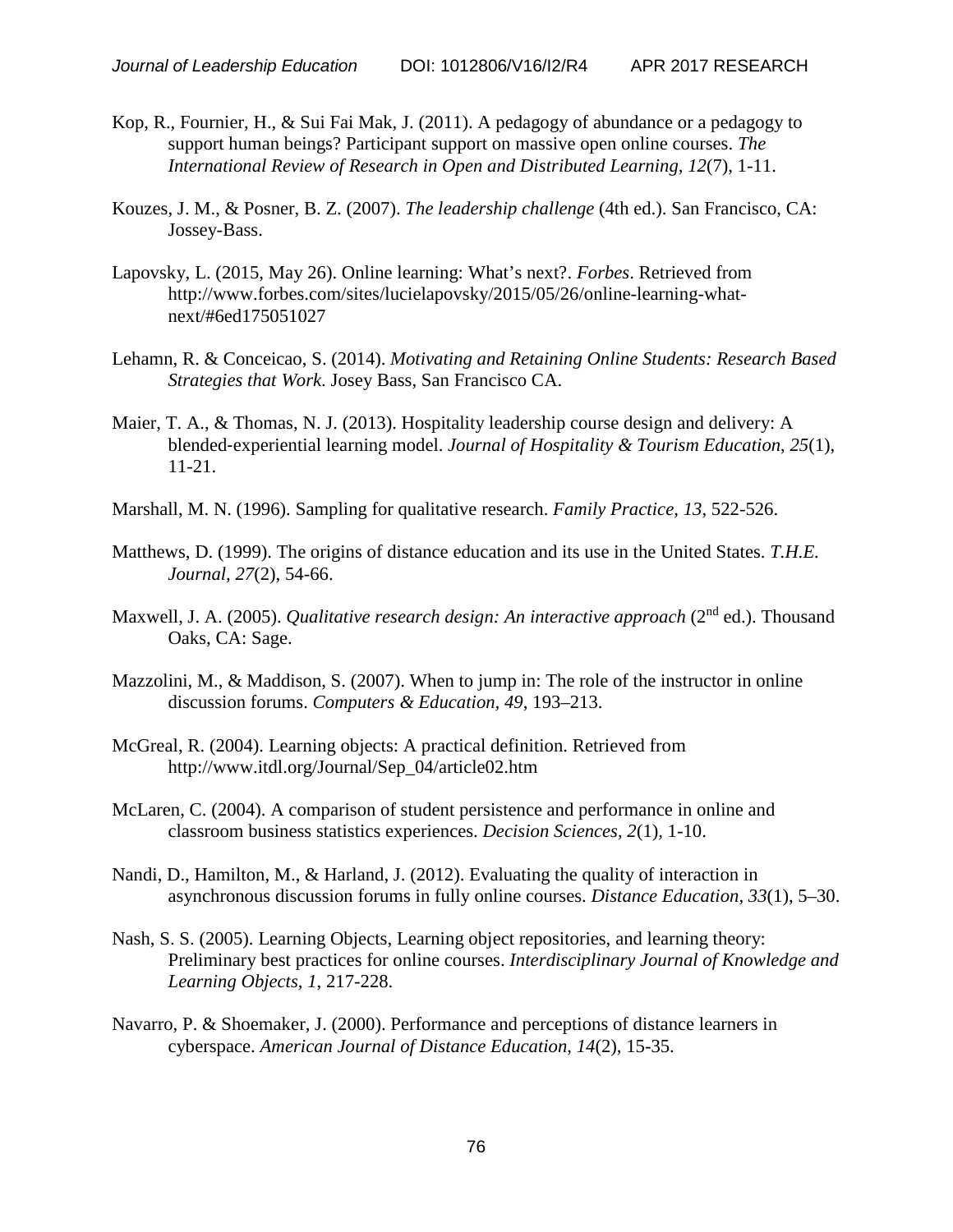- Nguyen, T. (2015). The effectiveness of online learning: Beyond no significant difference and future horizons. *MERLOT Journal of Online Learning and Teaching, 11*(2), 309-316.
- O'Malley, J. & McCraw, H. (1999). Students perceptions of distance learning. *Online Journal of Distance Learning Administration, 2*(4*),* 202-215.
- Piaccino, A. G. (2002). Beyond student perceptions: issues of interaction, presence, and performance in an online course. *Journal of Asynchronous Learning Networks, 6*(1), 21- 40.
- Potter, W. J., & Levine-Donnerstein, D. (1999). Rethinking validity and reliability in content analysis. *Journal of Applied Communication Research, 27*, 258-284.
- Rath, T., & Conchie, B. (2008). *Strengths based leadership: Great leaders, teams, and why people follow.* New York: Gallup Press.
- Richardson, C. & Swan, K. (2003). Examining social presence in online courses in relation to students' perceived learning and satisfaction. *Journal of Asynchronous Learning Networks, 7*(1*)*, 68-87.
- Russell, T. L., (1999). *The No Significant Difference Phenomenon: as reported in 355 research reports, summaries and papers*. North Carolina: North Carolina State University.
- Sarason, Y. & Banbury, C. (2004). Active learning facilitated by using a game-show format or who doesn't. *Journal of Management Education, 28*(4), 509-518.
- Schutte, J. G. (1997). "Virtual teaching in higher education: The new intellectual superhighway or just another traffic jam?". Retrieved from http://www.csun.edu/sociology/virexp.htm
- Simonson, M., Smaldino, S., Albright, M., and Zvacek, S. (2000). *Teaching and Learning at a Distance: Foundations of Distance Education*. Upper Saddle River, NJ: Merrill.
- Smart, K. L. & Cappel, J. J. (2006). Students' perceptions of online learning: A comparative study. *Journal of Information Technology Education, 5*, 201-219*.*
- Swan, K. (2001). Virtual interaction: Design factors affecting student satisfaction and perceived learning in asynchronous online courses. *Distance Education, 22*(2), 306–331.
- Xu, D. & Jaggars, S. S. (2013). Examining the effectiveness of online learning within a community college system: An instrumental variable approach. Retrieved from http://ccrc.tc.columbia.edu/media/k2/ attachments/examining-effectiveness-of-onlinelearning.pdf
- Young, J. R. (2016, July). How to prepare professors who thought they'd never teach online. *The Chronicle of Higher Education.* Retrieved from http://chronicle.com/ article/How-to-Prepare-ProfessorsWho/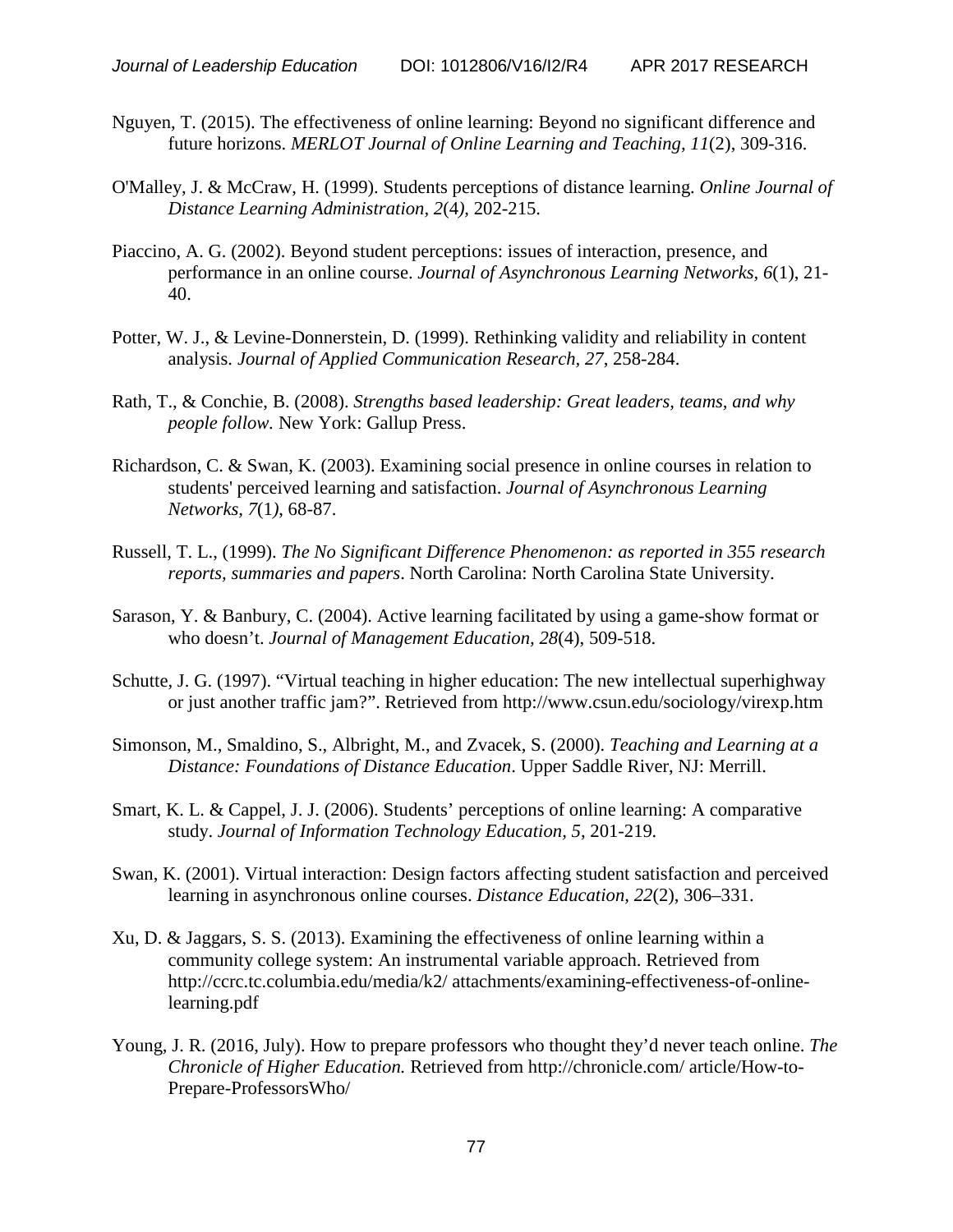Zhang, Y. & Wildemuth, B. (2009). Thematic content analysis. In Wildemuth, B. (Ed.). *Applications of social research methods to questions in informative and library science,*  pp. 308-319*.* Westport, CT: Libraries Unlimited.